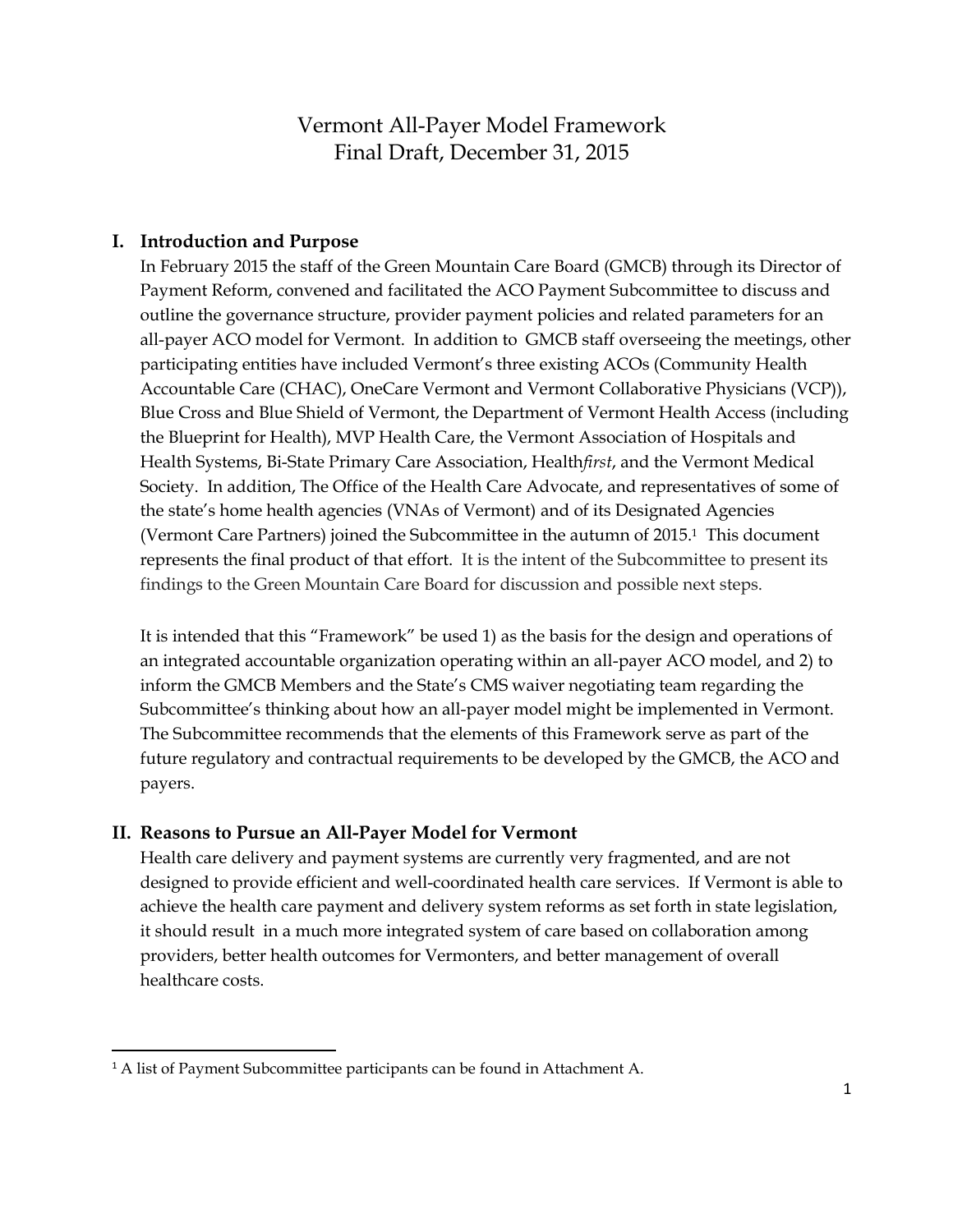Having a single accountable organization that could assume financial risk under value-based, population-based payments; have sufficient resources to provide the infrastructure necessary for data collection, analytics, and coordinating improvements in care delivery; and have a sufficient number of attributed lives to impact the delivery system appears to be the best option to achieve a more integrated system of care. The term "ACO" in this document is used as a generic reference to a single statewide organization with the responsibilities defined in this framework.

Here is what an all-payer model could and should mean for Vermonters:

- 1. **Better access to care.** With more flexibility and payment incentives based on outcomes and value rather than volume, health care providers and payers should be able to create a health care system that offers more timely access to care, and better meet the needs of Vermonters.
- 2. **More time with your doctor, and the care team.** Under the current system, health care providers are pressured to see more patients and keep appointments short to maximize "fee-for-service" payments. While "fee-for-service" payment for some services will always be a part of health care payment, under a re-designed system, "fee-for-service" payment would be substantially replaced with "value-based" payment that rewards providers for high performance care, and providers would be encouraged to work as a team to better meet the needs of their patients. The team might include doctors, nurses, mental health specialists, care coordinators and others to be sure the right care is provided when needed and is fully coordinated.
- 3. **Improved care.** Doctors, hospitals and others will be measured for quality of care, including outcomes, and paid, in part, based on the quality of the care they deliver. This will drive all the parties to provide better care. Providers will also be motivated by their increased ability to improve the care they provide to their patients.
- 4. **More affordable care.** By changing payment incentives across payers, providers will be motivated to reduce delivery system and administrative cost growth, resulting in more affordable care and money being available for other health services, including prevention, wellness, and treatment. Examples of such opportunities include but are not limited to eliminating duplicative services and unnecessary testing and treatment, and moving care to less costly settings.
- 5. **Greater focus on prevention and early intervention.** The reformed system will provide incentives for providers to focus on the health of individuals and communities, and to invest in primary care, prevention and wellness services and reduce avoidable high cost services by helping Vermonters to both manage chronic illnesses and focus more on staying healthy.
- 6. **Expanded efforts to keep people healthy.** With reductions in spending for avoidable high cost services, health care funds could be redirected towards programs to help people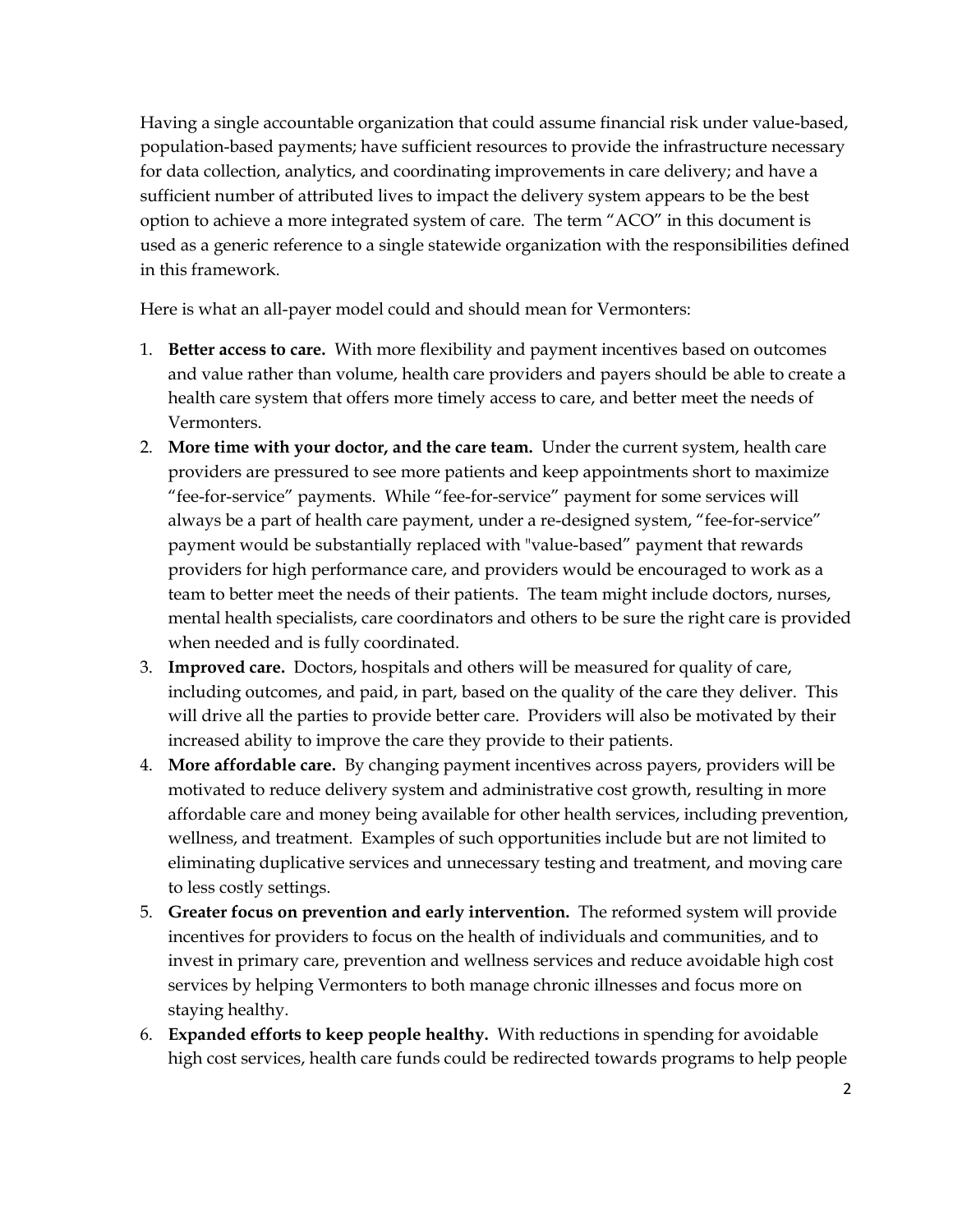stay healthy by investing in important social determinants of health, such as healthy food, housing, and social problems such as drugs and violence.

- 7. **More flexibility in health care services.** By modifying the payment incentives to move away from service volume, and towards better care, health services can become more targeted to what each person needs and will benefit from, instead of what a program pays for. For example, this could allow for more communication between patients and providers through email, texting, etc. when desired by patients, and reduce the need for inconvenient and sometimes unnecessary face-to-face visits with providers.
- 8. **Improved communication among the health care team members and their patients.** Providers of care will be encouraged to work more closely together, and will be rewarded for doing so. The result is that providers will communicate better with each other and with their patients.

An all-payer model should also produce benefits for providers and payers, including the following:

- 1. **Support for high value health care.** An all-payer model will coordinate financing of health care for up to a five-year period with a framework that will support improvement in the value provided by our healthcare system. Payment methods including capitation and fixed revenue budgets will support focus on important clinical outcome improvements and achievement of efficient use of resources while a) giving providers confidence in the stability of funding and b) removing the barriers to improvement associated with reliance on volume-driven fee-for-service funding.
- 2. **Greater flexibility**. The existing fee-for-service payment system compels providers to focus on generating service volume and delivering billable services. The all-payer model will advance capitation and fixed revenue budgets, with a) freedom to deliver care that best improves health status and reduces avoidable spending, and b) accountability for improving health status and focusing resources on efficient generation of high-value results.
- 3. **A provider-driven model**. The proposed model will entrust provider organizations with responsibility for achieving patient care quality and cost management goals as they best see fit, and not as administratively managed by the state and/or insurers. Performance will be evaluated with evidence-based clinical metrics important to patients and providers.
- 4. **Local empowerment**. Most planning activities will emanate from the community level, and clinical care improvement, based on local needs, shall be conceived and directed by local groups of stakeholders working in collaboration. There will be local accountability to a statewide ACO with regard to quality and expenditure goals.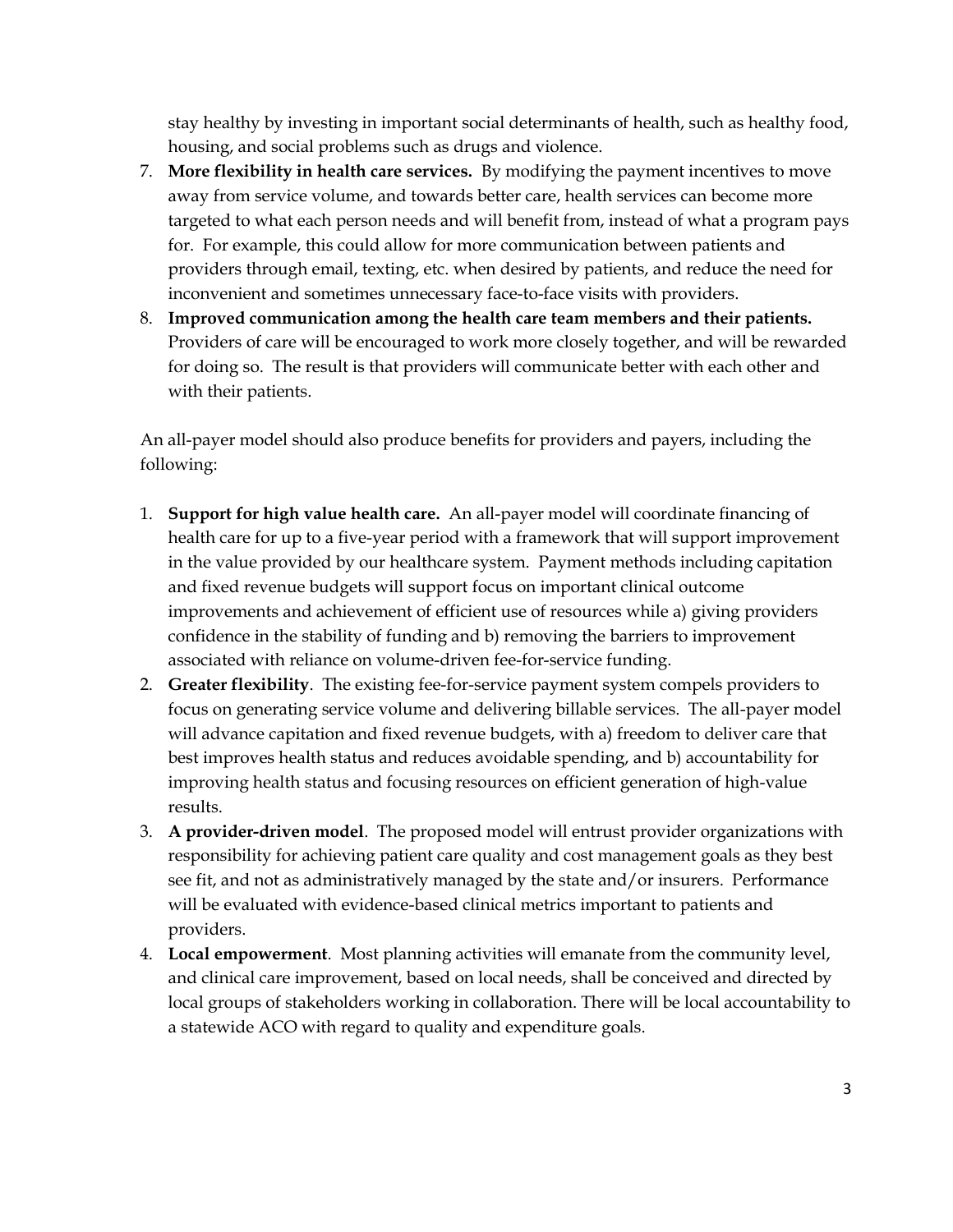- 5. **Focus on prevention and population health**. The ACO will be incentivized to promote health through a strong focus on prevention and population health and to invest in a strong primary care infrastructure.
- 6. **Freedom of choice**. Providers deciding not to join the ACO will be able to elect to continue to operate under traditional Medicare, Medicaid and insurer payment policies. Hospitals, however, may be subject to an enhanced GMCB budget methodology.
- 7. **Constrain the cost shift.** In order to constrain the cost shift, each payment stream's base amounts and growth rates will have to change over time to equal the average all-payer base amounts and rate growth under a sustainable growth trend.

## **III.Core Functions of the ACO**

The Subcommittee members agree that it is essential to define the core functions of an allpayer ACO and agreed on the following list:

- 1. Develop a statewide medical expense budget. The budget should be developed using per capita spending assumptions, consistent with pre-defined financial targets, and built upon regional budgeting and planning activities that promote local innovation focused on improving health outcomes.
- 2. Develop a plan for near-term and long-term pathways to better clinical and population health outcomes. These pathways and the outcomes they are designed to achieve should be important to patients and produce more efficient use of resources.
- *3.* Evaluate the need for, and possible role of, a payer partner in regard to risk assumption and receipt and distribution of provider payments if this becomes a function of the ACO.
- 4. Model payment initiatives so that employers' and individuals' premiums do not increase specifically as a result of the transition to a value-based payment system. To implement a successful transition, current commercial payer-specific discounts should be retained initially, within hospital budgets and provider fee schedules. However, reducing the variation in payments among all payers, through collaboration with the ACO and GMCB, is a key component of the all-payer model, and should be a goal of all payers, including public payers.
- 5. Set targets, measure performance and create provider incentives for cost, clinical quality, and patient experience.
- 6. Assume accountability for and support clinical process and practice improvement. The ACO should utilize existing structures and frameworks within Vermont for setting local and statewide priorities and implementing initiatives. It should carefully balance centralized analysis, opportunity identification and strategy conceptualization with empowerment of community innovation and locally driven improvement initiatives.
- 7. Establish clinical guidelines for statewide and local implementation.
- 8. Establish programs and parameters for care management for priority conditions and populations.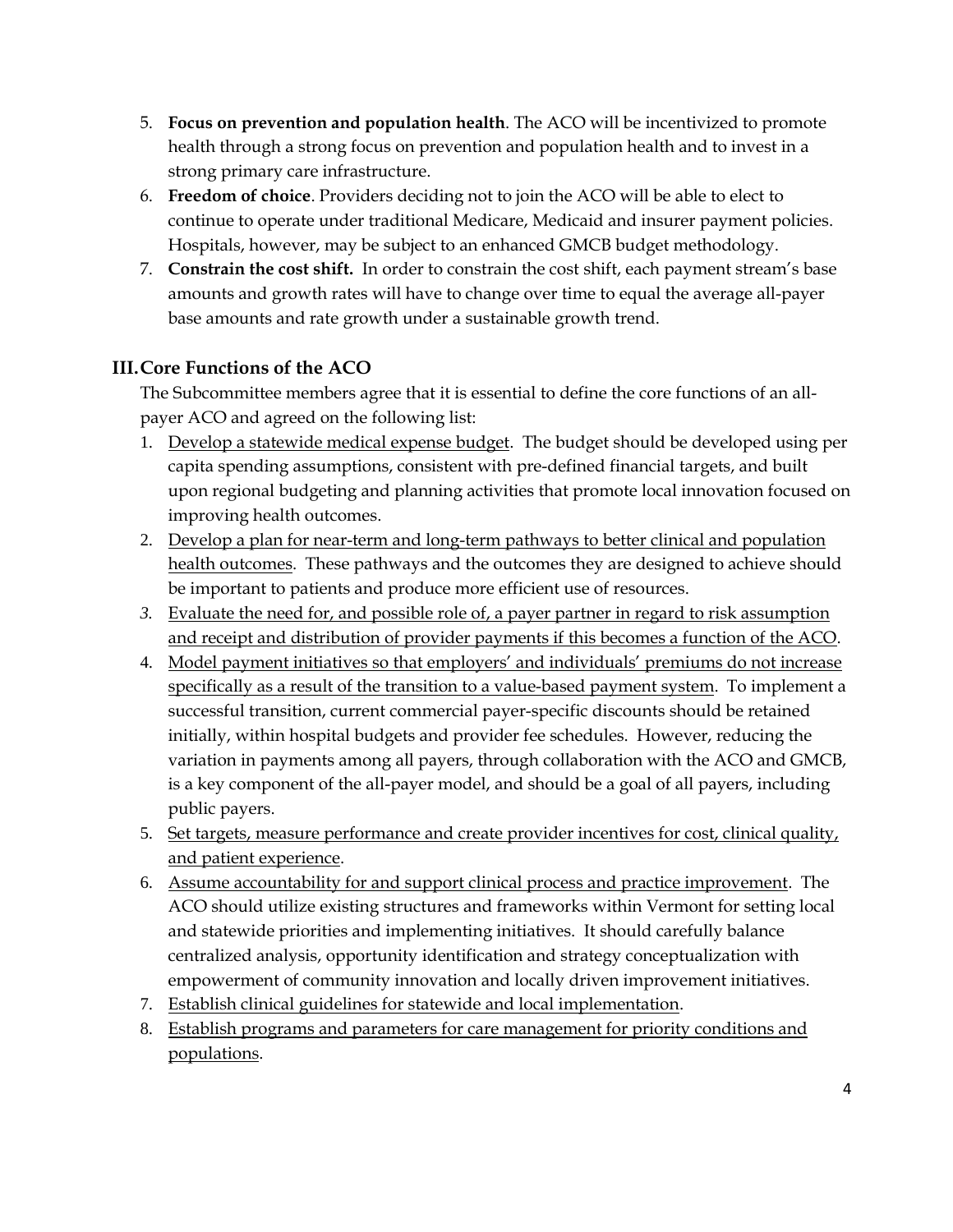- 9. Provide or arrange for care management for appropriate high-risk patients.
- 10. Work closely with the Blueprint during 2016 to determine how best to integrate the following Blueprint functions:
	- Transformation infrastructure (practice facilitators and project managers): Determine if the ACO should assume responsibility for the transformation infrastructure for its network primary care practices, and if so, how and when.
	- Performance measurement and reporting: Determine the future location and role for Blueprint data integration, data quality, and analytics.
	- Regional community collaboratives: Determine if the ACO should assume responsibility for support of community collaboratives, and if so, how and when.
	- Community Health Teams: Determine whether the ACO should assume responsibility for funding and management of the CHTs effective 1-1-17.
	- SASH: Determine whether the Designated Regional Housing Organization (DRHO) should continue responsibility for use of local SASH team funding or whether the local community collaborative leadership team should include a DHRO representative on the community collaborative leadership team and assume responsibility for use of local SASH funding. In addition, determine whether the ACO should assume responsibility for funding SASH teams effective 1-1-17.
- 11. While determining how best to integrate Blueprint and ACO functions, work closely with the Blueprint during 2016 to assist community collaborative development and operations. Such activity should include:
	- Setting strategic priorities (service models, conditions, screening, prevention)
	- Alignment of supportive resources (including program leadership, facilitators, self-management programs, Community Health Team leaders)
	- Blueprint grant planning (priorities, allocations, incentives)
	- Development and use of the data utility (data feeds, data aggregation, linkage, extracts)
	- Measure generation and reporting (profiles and dashboards)
	- Learning health system activities (coaching, local forums, conferences, collaboratives)
- 12. Improve population health status using population health strategies. The ACO should engage the totality of its network and community partners and the Department of Health to measurably improve the health status and well-being of its attributed population by addressing determinants of health, including those related to health care and to nonhealth care factors.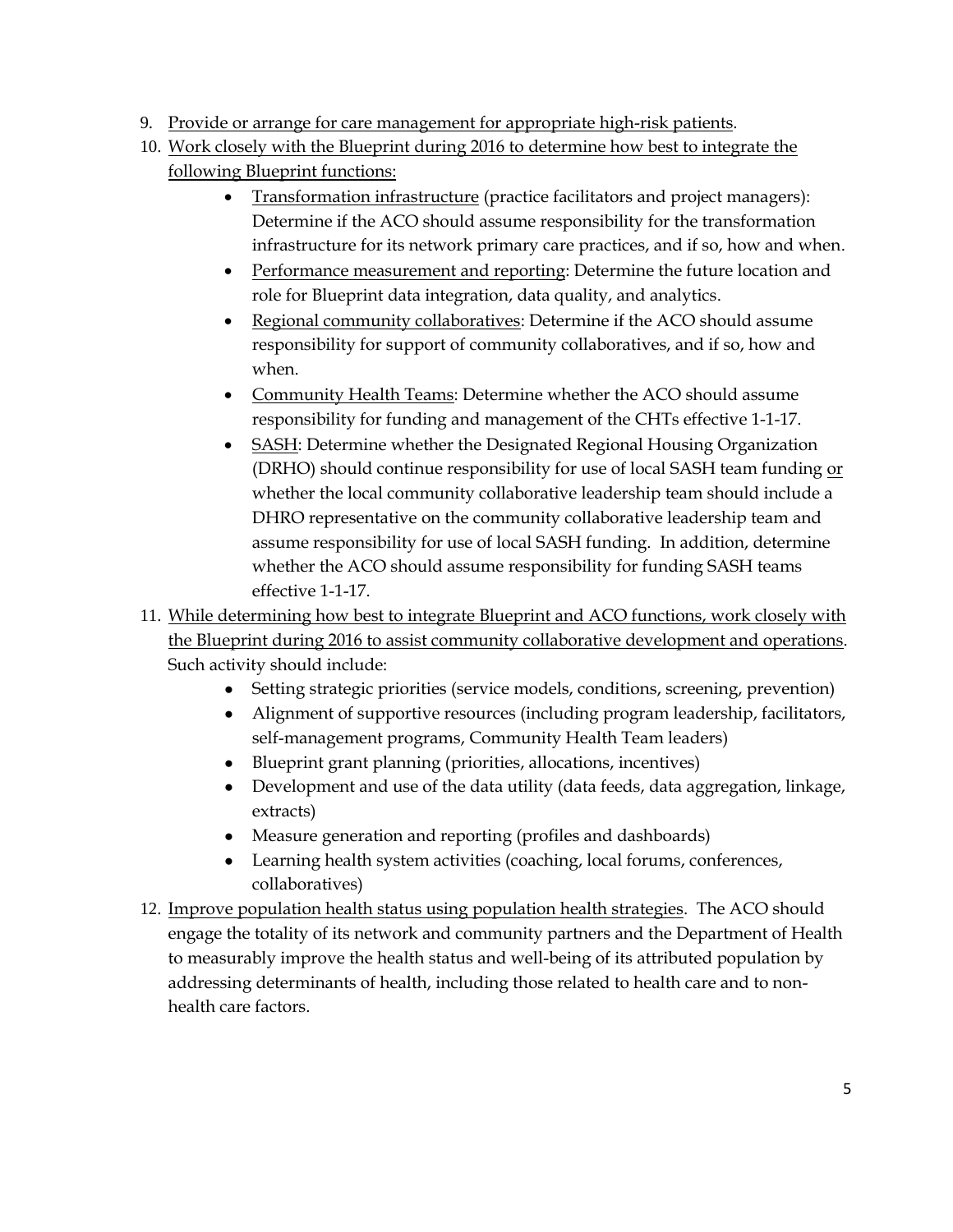- 13. Provide data management support and analytics. The ACO should perform data analysis for use at the ACO, regional and practice levels. The ACO should work in partnership with statewide data resources including VITL, VHCURES, and the Blueprint.
- 14. Manage financial risk. The ACO should receive, or account for, capitation payments from payers and ensure that related expenditures do not exceed the sum of capitated payments.
- 15. Design and execute contracts with ACO network providers.
- 16. Provide clinical input to commercial benefit design. The ACO should collaborate with insurers for insured product design, and potentially work independently on product design for self-funded business.
- 17. Cooperate with GMCB evaluation of ACO impact.
- 18. Self-manage the ACO. The ACO should manage internal administrative functions, including but not limited to: hiring staff, developing and managing an ACO budget funding and sustaining the budget for the ACO, complying with state and federal requirements, perform internal customer service, perform banking functions, perform actuarial functions and apply for government program approval(s) as needed. These functions should be managed in coordination with administrative functions conducted by public and private payers in an effort to avoid duplication where possible.

## **IV. The ACO and its Governance**

A central consideration for the Subcommittee was whether Vermont is large enough to support more than one highly performing ACO given the structure of its delivery system and the size of the state population. The creation of one unified ACO should result in an entity with the capability to assume financial risk, provide infrastructure support for its provider participants, make Vermont more attractive for primary care providers, and have a sufficient number of attributed lives to impact the care delivery system. The Subcommittee members endorsed the concept of one statewide ACO, contingent on finalization of the ACO governance structure, federal waiver terms, and provider payment terms for 2017-2021.

#### **Governance Principles**

The Subcommittee has agreed that the ACO should have a governance body based on the following principles:

- $\triangleright$  have broad geographic representation;
- $\triangleright$  meet requirements for provider and consumer participation;
- $\triangleright$  be of reasonable size to ensure effectiveness;
- $\blacktriangleright$  have balanced representation of provider types, and
- $\triangleright$  establish voting rules that ensure broad support for major policy decisions.

See Attachment B for the recommended governance body composition and voting parameters.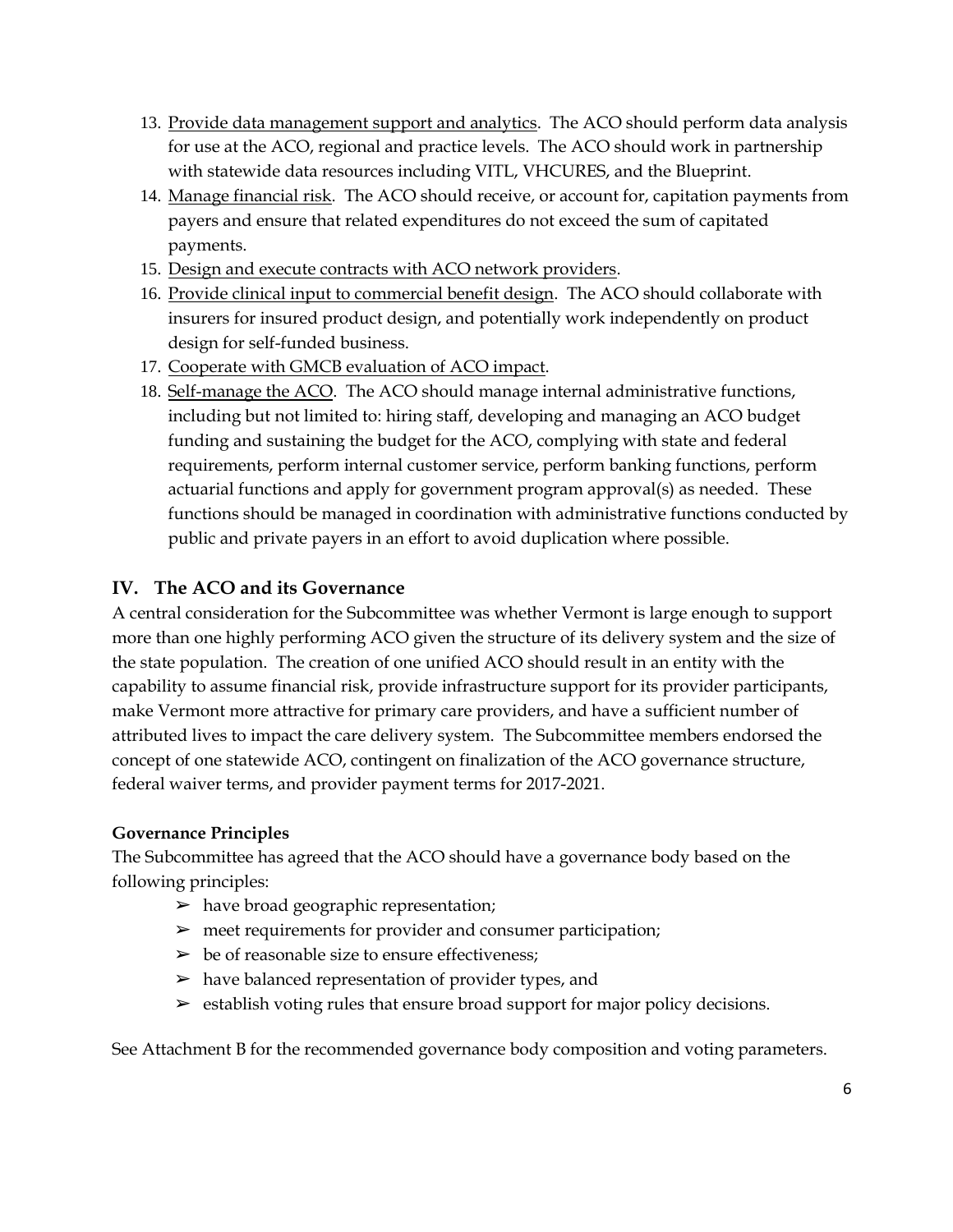#### **Engagement of Consumers to Inform Governance**

In addition to including consumers on its governance body (see Attachment B) the ACO should have a regularly scheduled process for inviting and considering consumer input regarding ACO policy. Such a process should include the establishment of a consumer advisory board, with membership drawn from the communities served by the ACO, including patients, their families, and caregivers. The consumer advisory board should meet at least quarterly. Members of ACO management and the governing body should regularly attend consumer advisory board meetings and report back to the ACO governing body following each meeting of the consumer advisory board. The results of other consumer input activities should be reported to the ACO's governing body at least annually.

### **V. Payment Model Principles**

Prior to discussing the manner in which ACO-contracted providers should be paid by the ACO for attributed lives, the Subcommittee identified the following consensus set of principles to govern the content of the provider payment methodologies to be used by the ACO.

The all-payer payment model should:

- 1. Be Holistic in Orientation
	- a. Considers the entire system the collective "we"
- 2. Be Equitable
	- a. Strives to reduce the cost shift among payers
	- b. Supports uniformity of payment for similar services and outcomes
	- c. Is actuarially sound
	- d. Allocates funds to defined regions in an equitable manner
- 3. Reward Desired Outcomes
	- a. Rewards both excellence and performance improvement relative to clinical, experience and cost outcomes
	- b. Rewards services that focus on prevention and early intervention
	- c. Rewards allocation of health resources consistent with performance goals
	- d. Reduces waste and inappropriate variation
	- e. Anticipates and mitigates unintended adverse consequences
- 4. Encourage Improved Care Delivery and Health Investment
	- a. Supports early and ongoing success and reduces risk of failure
	- b. Encourages creative and effective patient/provider connections
	- c. Has a population health orientation and reinvests savings/margins in population health
	- d. Reinvests in community-based services influencing the social determinants of health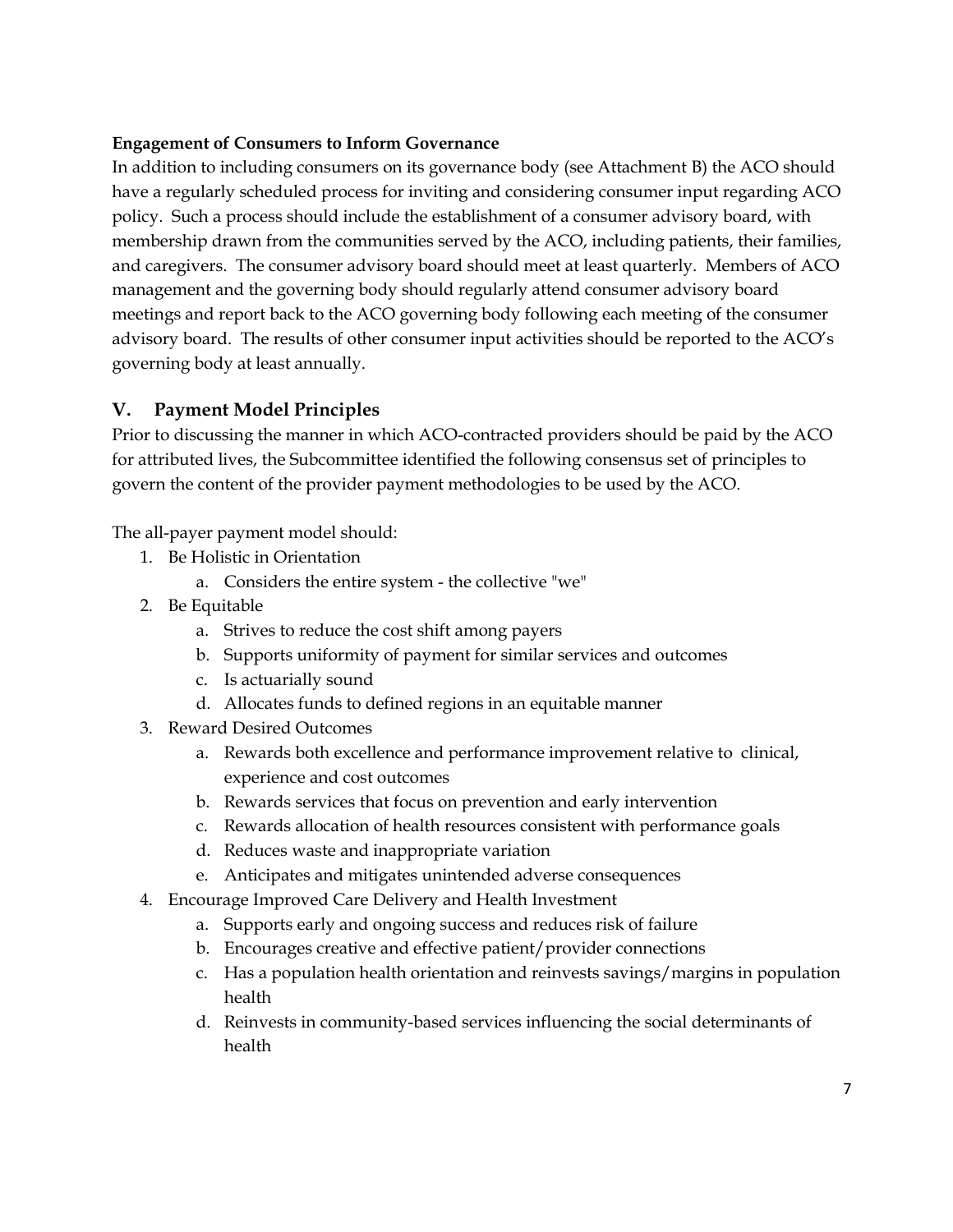- e. Supports provider practice transformation
- 5. Support Integration with Existing State Assets and Innovations
	- a. Recognizes the need for investment and considers ROI over time
	- b. Integrates community-based care partners, e.g., home health agencies, AAAs, designated and specialized service agencies, incorporating budgeted dollars for those services over a planned transition period, and identifies ways to invest further in effective services
	- c. Stabilizes the base for community providers as part of their financially entering into the all-payer model in order that they may contribute to service delivery on an equitable basis
	- d. Builds on the Blueprint PCMH model of care and incentives and on specialized health homes
	- e. Maximizes use of the current workforce to broaden access within the scope of provider's scope of practice and strengthens workforce in mental health and substance abuse services
	- f. Integrates care management efforts across payers and providers
- 6. Provide Delivery System Stability Where Needed
	- a. Preserves and strengthens primary care and the community-based system of care, including access to such services
	- b. Supports development of a model that enables adequate financial resources for Designated Agencies, including home health agencies, and specialized service agencies and other community-based providers to meet the needs of a populationbased management approach
	- c. Creates a sustainable and financially viable business model throughout the transformation of the health care delivery system
	- d. Provides predictive delivery system cost growth
	- e. Allows reasonable amount of time for transitions
	- f. Does not increase administrative burden on providers and payers
- 7. Ensure Consistent Payer Rules and Performance Incentives and Measures
	- a. Utilizes measures based on national standards whenever possible
- 8. Promote Wellness and Healthy Lifestyle Choices by Patients
- 9. Provide Affordable Health Care Coverage to Employer Purchasers, Public Programs and the Consumers for Whom They Purchase Care

## **VI. Provider Payment Models: Introduction**

The Subcommittee envisions that, through a phased-in process, the ACO should make broad use of value-based payment methods for the vast majority of services and attributed lives for which the ACO is responsible. Initially, however, the Subcommittee agrees that such methods should focus on payments to hospitals (including employed clinicians and their practices) and non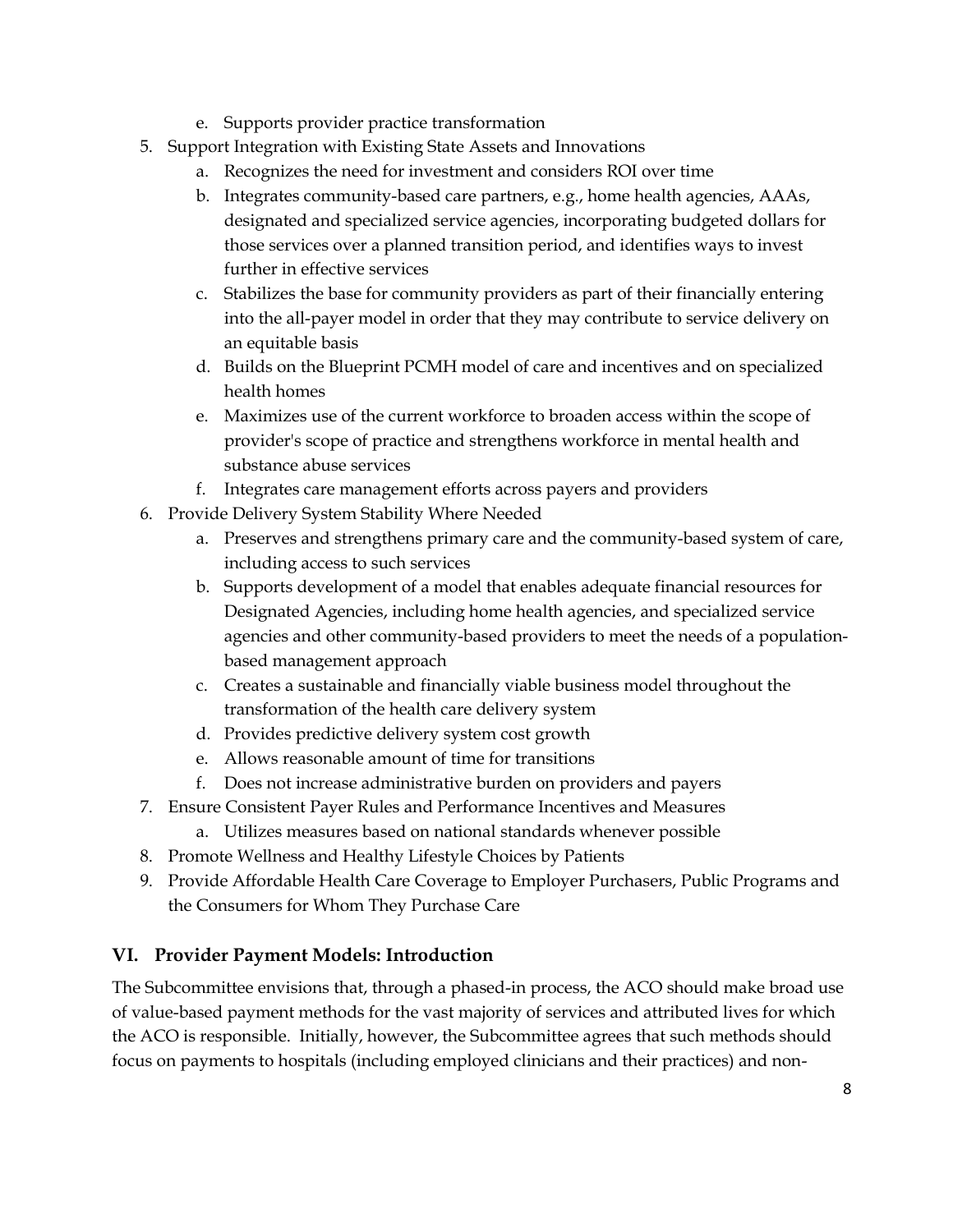hospital-employed primary care practices. The Subcommittee recognizes the importance of integrating community-based services and social service agencies that are tightly coordinated with primary care services and developing appropriate payment models for those services and agencies as soon as possible.

## **VII. Provider Payment Model: Primary Care**

The Subcommittee recognizes that primary care providers (PCPs) are the foundation of Vermont's health care system and are critical to the success of the State's health care reform initiatives. The Subcommittee acknowledges that primary care provider payment should more accurately reflect the value of primary care, and that steps should be taken to increase payments to PCPs either through enhanced fee-for-service payments, or preferably, through capitation payments based on the enhanced fee-for-service payments. It further recognizes special issues regarding a) adequacy of primary care services in Vermont, b) support for pediatric practices, and c) the need for social service supports to primary care practices and their patients.

Based on the above premise, the Subcommittee recommends that primary care practices participating in the ACO should be offered the option of primary care capitation or enhanced feefor-service payment. Preference should be given for adoption of capitation payments by those practices for which it would be suitable based on sufficient size and other considerations. The committee recognizes that capitation may never be a viable option for some practices (e.g., very small practices that may never have enough attributed patients). However, those practices participating in the ACO should be entitled to enhanced FFS payments and be eligible for performance incentive payments. The GMCB should require that primary care providers are paid based on approved payment methods by either the insurer or ACO.

## **Special Considerations for Federally Qualified Health Centers (FQHCs) and Rural Health Centers (RHCs)**

FQHCs and RHCs participating in the ACO network should continue to be reimbursed in accordance with federal rules related to FQHC and RHC payments. The State should not ask CMS to waive its FQHC and RHC payment regulations, FQHC and RHC service requirements, and/or FQHC and RHC HRSA grants, as part of the waiver negotiations. An exception to the above would provide that the State may ask CMS for flexibility to pay FQHCs and RHCs for Medicare services through an alternative reimbursement method if the payment model is mutually agreed upon by the ACO, FQHCs and RHCs. FQHCs and RHCs may also accept Medicaid alternative payment models that are mutually agreed upon by the ACO, FQHCs and RHCs. Commercial payments to FQHCs and RHCs participating in the ACO should be based on capitation payments or enhanced fee-for-service payments approved by the GMCB and the ACO for primary care practices. FQHCs and RHCs participating in the ACO should be eligible for enhanced performance-based payments as approved by the ACO and the GMCB.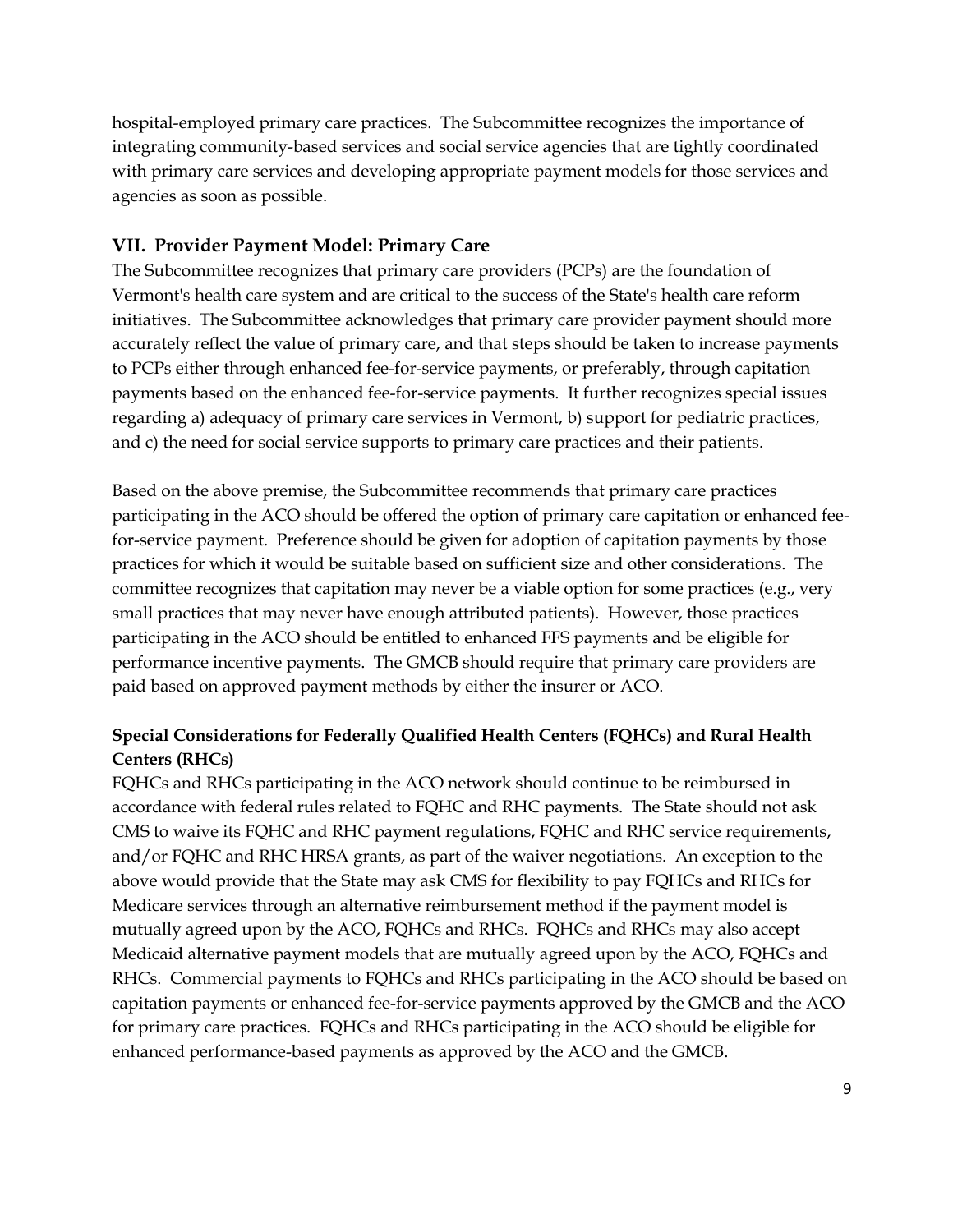#### **Primary Care Capitation Rate Characteristics**

Primary care capitation rates should be structured with a goal of similar payment for panels with similar patient characteristics. While the ACO may receive different capitation payments from different types of payers (Medicare, Medicaid, commercial), the ACO should be allowed to blend those payments into a common risk-adjusted capitation payment for primary care practices based upon the health status of the patients that are included in the practice panel, and not related to the payer mix of the panel. These capitation payments should be sufficient to produce income for primary care providers in the practice that would be consistent with the goal to increase payments to primary care providers. Measures of the adequacy of these payments may be related to market payments to hospitalists and/or emergency department providers and should result in a re-balancing of primary care payments as a percentage of total health care expenditures. It is assumed that these increased payments to primary care providers will be funded within the context of an overall cap in annual growth of health care expenditures, and will likely result in lower percentage increases from year to year in the expenditure growth rates for hospitals and specialists in Vermont relative to primary care clinicians.

Capitation rates should:

- 1. Be clinically risk-adjusted using a method(s) other than HCCs for commercial and Medicaid, with possible additional future adjustment for socioeconomic risk following investigation of potential methods;
- 2. Be based on enhanced primary care fee-for-service rates using a common service set, and with any rate increases financed by improved management of hospital and specialist services and expenses as part of a population health management approach;
- 3. Be developed based on aggregate utilization experience across all practices by line of business (i.e., commercial, Medicaid, Medicare), rather than based on the utilization experience of each individual practice;
- 4. Account for some portion of the capitated primary care services being delivered by other providers;
- 5. Be complemented by a performance incentive that, in a to-be-defined fashion, blends practice-specific, regional and statewide performance;
- 7. Be potentially complemented by a performance incentive *or* disincentive specifically related to ED visit and specialty referral rates;
- 8. Replace Blueprint practice support payments for qualifying practices;
- 9. Be supplemented for newly attributed patients to cover the costs of outreach and an expanded assessment, and
- 10. Not obviate the obligation of the practice to submit claims for information tracking purposes.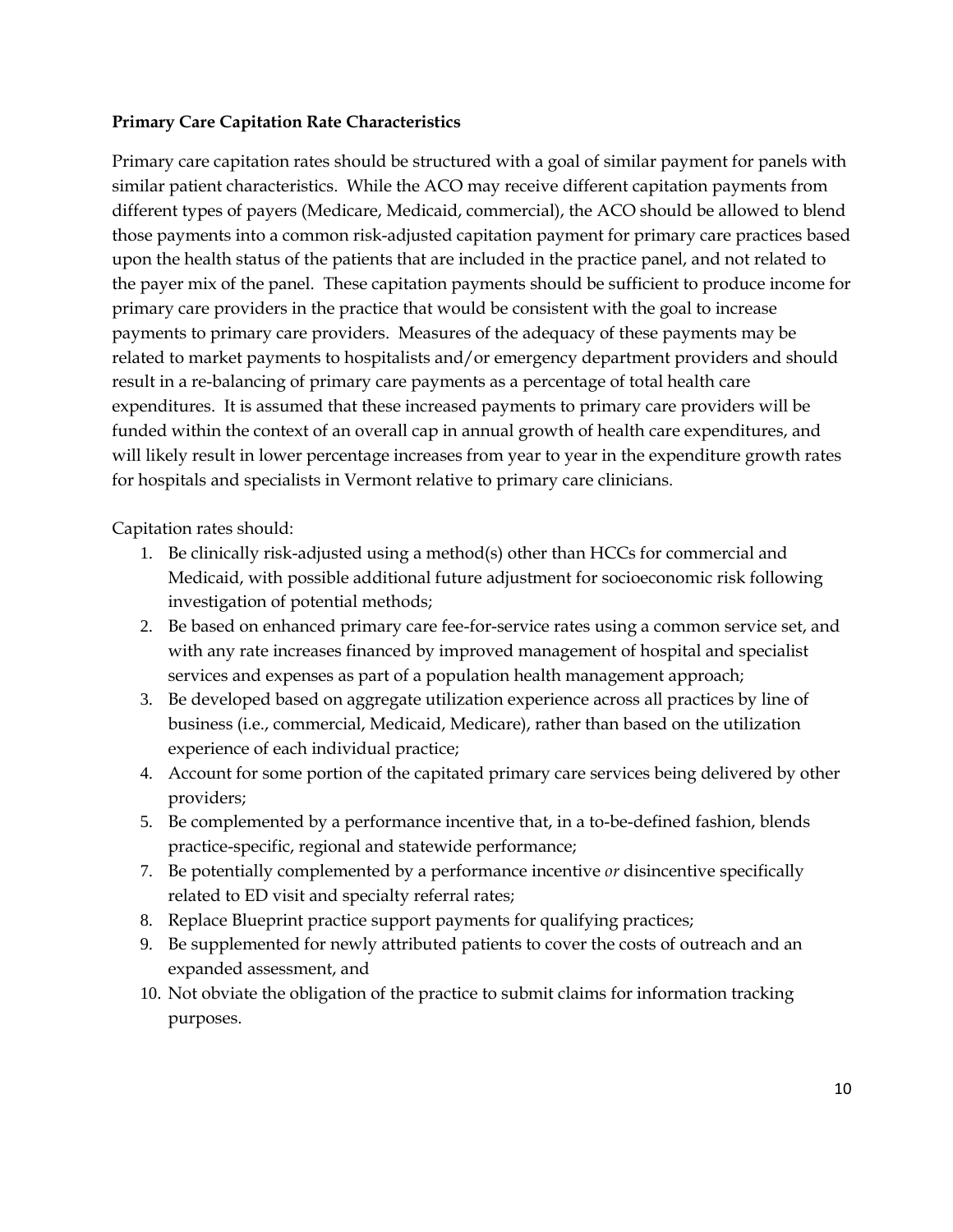A methodology for incorporating patient cost sharing into capitation rate calculation will need to be developed.

A more detailed discussion of the primary care capitation methodology is contained in the Primary Care Payment Work Group report, incorporated into this document by reference. A list of services recommended for inclusion in the capitation rate can be found in Attachment C.

## **Use of Fee-for-Service Rates with ACO Primary Care Practices**

Fee-for-service rates should be utilized in the following scenarios:

- ACO practices under a to-be-defined minimum panel size threshold;
- ACO practices delivering services to patients attributed to capitated primary care practices;
- ACO practices initially electing to not receive capitation payment;
- non-primary care services delivered by a primary care practice that also delivers specialty services (e.g., cardiology), and
- services not in the list of services included in the capitation rate.

For participating ACO primary care practices, fee-for-service rates should:

- be more attractive than regulated FFS rates paid to non-ACO practices;
- be equitable statewide for ACO practices in the ACO;
- include codes for selected to-be-defined traditionally non-reimbursable services under limited circumstances for practices within the ACO<sup>2</sup>, and
- be supplemented by performance incentive payments for practices in the ACO.

The ACO should define either a fee schedule enhancement or supplemental practice support payment amounts for practices that meet ACO-determined medical home criteria and community collaborative participation for fee-for-service ACO-participating primary care practices.

Regulated payment rates should be defined by the ACO and reviewed and approved by the GMCB for practices inside of the ACO.

## **Primary Care Practice Patient Attribution**

 $\overline{a}$ 

Attribution is important for payment and for establishing/recognizing relationships between patients and primary care providers. To the extent possible, patients should be prospectively attributed ("rostered") using patient PCP selection as a preferred method, and claims-based attribution with an auditable methodology, as a secondary method.

<sup>2</sup> The Subcommittee agreed that such exceptions should follow Medicare guidance for new codes.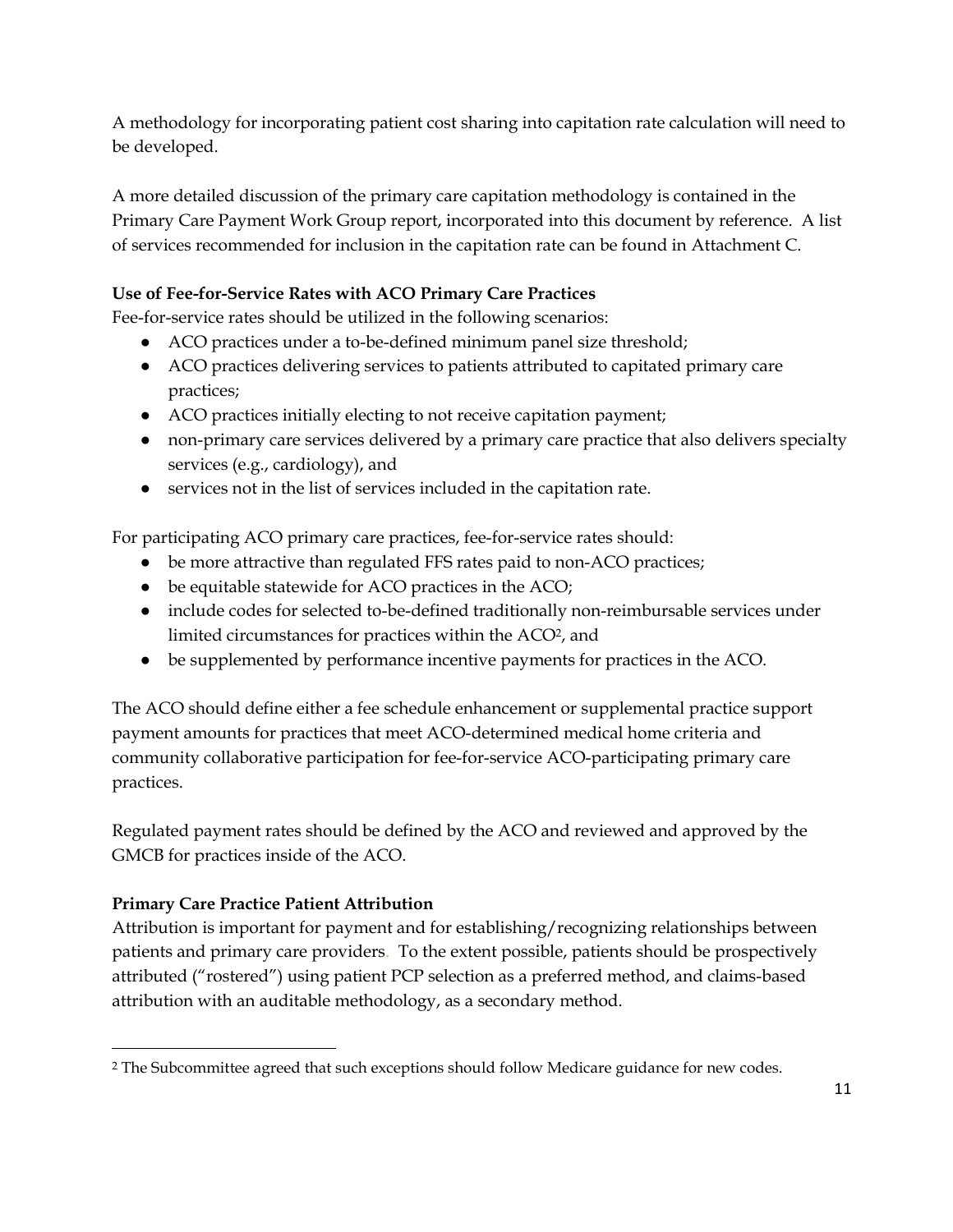- Rostering (and practice selection changes) should be implemented in two ways:
	- o patients designate their primary care provider through an enrollment process, or
	- o patients communicate their preference to an ACO primary care practice, which is conveyed to the appropriate payer using agreed-upon processes, or patients communicate directly to a payer.
- For patients communicating their selection of an ACO primary care practice, the practice and patient should whenever possible enter a written agreement.
- One or more designated parties should distribute lists of attributed patients to primary care practices and payers on a routine basis.
- Implementation of patient rostering should follow a phased implementation schedule, with a 2016 pilot, ideally commercial and Medicaid implementation in 2017 and Medicare implementation in 2018, the latter if agreeable to CMS.
- Over time, the ACO should determine the feasibility of using Vermont's HIE or an alternative data repository to support the rostering system.
- Should a patient regularly utilize a different primary care provider than the one selected, the payer or the ACO should assume responsibility for reaching out to the individual and confirming the patient's primary care provider of choice.
- Attribution-eligible practices should include physicians, nurse practitioners and physician assistants working within capitation-eligible practices and assuming responsibility for patient panel management.

## **Policy for Capitated Services Delivered by Non-Capitated Providers**

- Request for fee-for-service payment to another practice that is part of the same tax ID (i.e., the same corporate provider entity) as the capitated practice for a capitated service to a capitated practice-attributed patient should be *denied*.
- Request for fee-for-service payment to another practice that is not part of the same tax ID (i.e., the same corporate provider entity) as the capitated practice for a capitated service to a capitated practice-attributed patient should be *paid*.
- The ACO should run attributions monthly and if a capitated provider is not providing capitated services to a practice-attributed member, but another ACO primary care practice is doing so based on an ACO-defined algorithm, the ACO should switch patient attribution to the ACO primary care provider who is providing the services.
- Capitated primary care providers who make unexpectedly heavy use of urgent care providers, emergency departments and/or specialists should perform less well than other ACO-capitated primary care providers on their practice-specific performance-based incentive assessment.

## **Payer Creation of Primary Care Capitation Complementary Benefit Designs**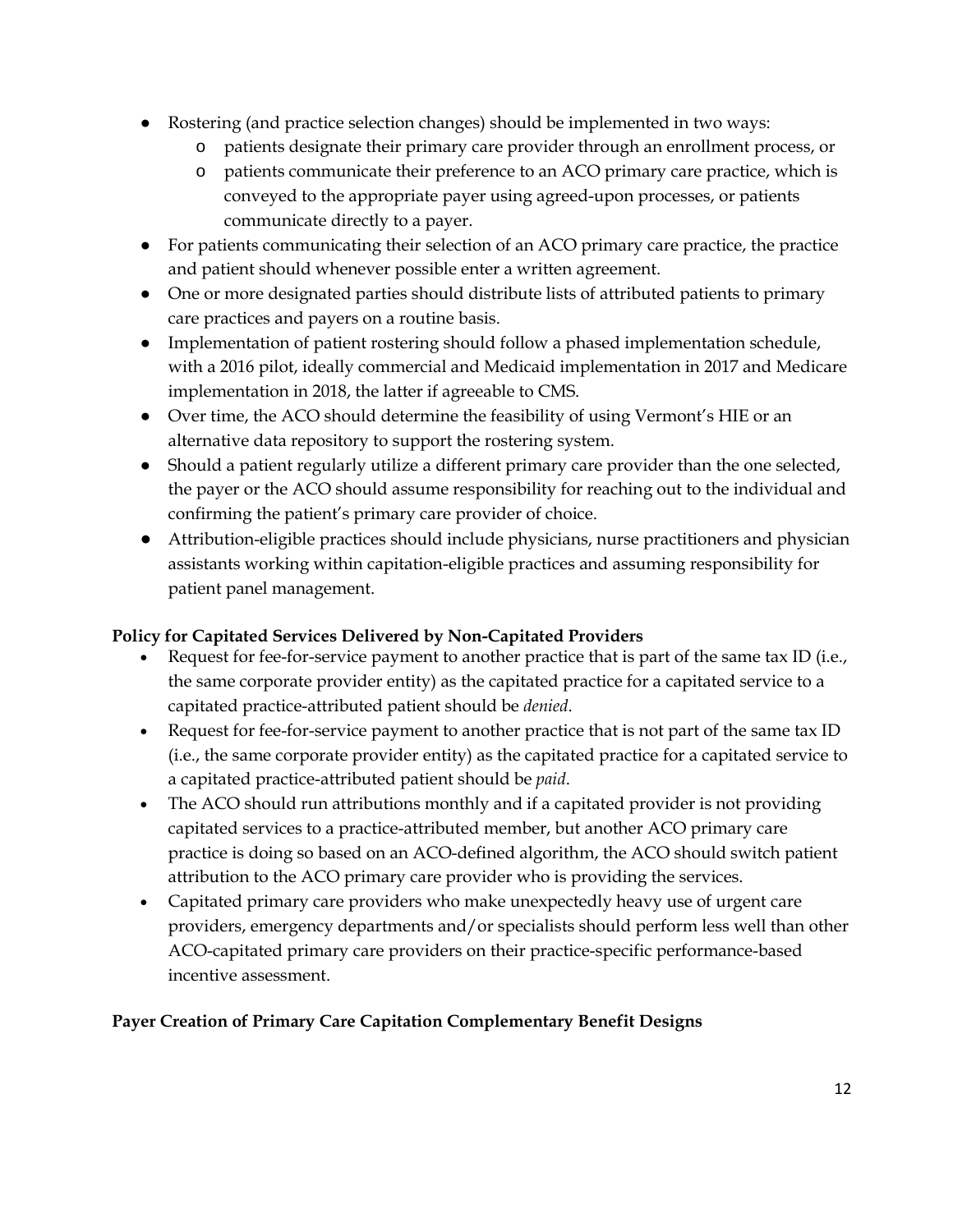For future waiver years, payers should support primary care capitation objectives by advancing benefit design features that will support primary care objectives such as:

- PCP selection requirements;
- waiving some or all co-payments and, where possible, deductibles for primary care encounters, and
- creating incentives for patients to see their designated primary care provider and/or maintain a relationship with their designated primary care provider.

## **Provider Payment Model: Primary Care - for PCPs Not Participating in the ACO**

Primary care providers not participating in the ACO may be subject to GMCB regulation of the percentage rate by which commercial insurers may annually increase payment rates to such providers. The Subcommittee further recommends that over time these growth rate limitations vary by provider and be applied in a manner that will compress the degree of rate variation in the state for commonly defined services.

For non-ACO primary care practices fee-for-service rates for Medicare and Medicaid should be based on standard payment rates for Medicare and Medicaid;

## **VIII. Provider Payment Model: Hospitals and Specialist Physicians**

The Subcommittee recommends a fair and equitable method of payment that ties specialist physician and other providers into the ACO's population health approach. The Subcommittee has elected to defer developing the specifics of a payment model for specialists at this time, but has recommended convening a workgroup to develop principles upon which specialist payments should be structured. In the meantime, reimbursement should continue as fee-for-service, with the intent of moving toward reimbursement models that meet the principles outlined below:

- 1. Reimbursement for specialist care will be transparent.
- 2. Reimbursement will be equitable for services provided.
- 3. Referrals will not be inhibited based on specialists' employer.
- 4. Data will be available on the quality and cost of specialist services, to the extent that statistically significant measurements are available, so that high value specialists can be easily identified.
- 5. Performance incentives for specialist physicians should be aligned with overall ACO incentives.

## **Provider Payment Model: Hospital – for Hospitals Participating in the ACO**

For hospitals participating in the ACO, fixed revenue budgets should be the payment model for inpatient and outpatient services, and will include professional services provided by hospitalemployed physicians and allied health professionals.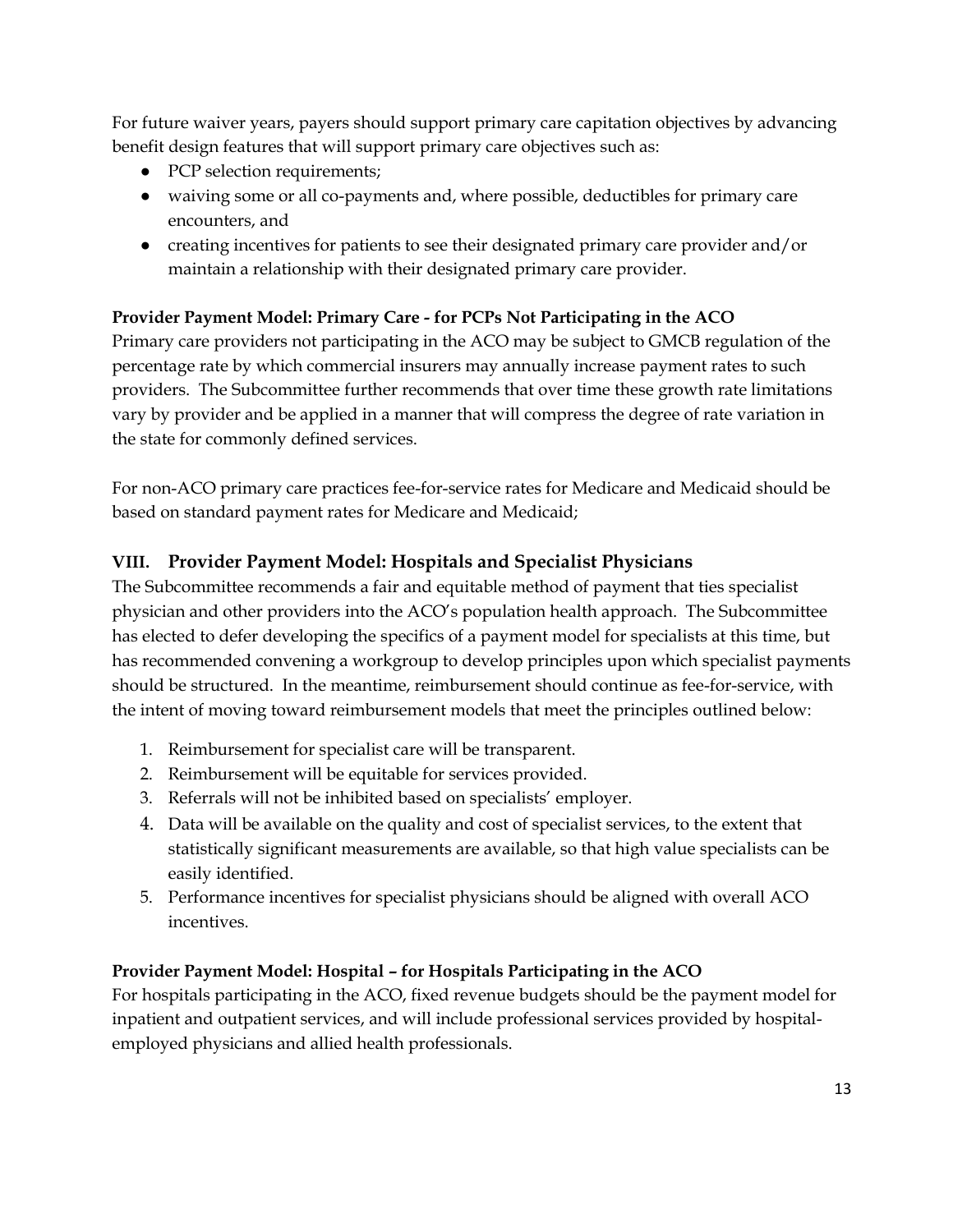#### **Budget Development and Operation**

Hospital budgets should be proposed by each Vermont hospital and submitted to the GMCB annually in accordance with guidelines developed by the ACO and the GMCB. The GMCB should conduct a public review process resulting in approval, approval with modification or rejection of the proposed budget. The hospital budget should include the following components:

- 1. Be based off of the hospital's total historical revenue for all payers, including costs incurred for the treatment of non-Vermont residents;
	- i. The hospital base year should be established by utilizing the hospital's most recent GMCB-approved budget.
	- ii. The hospital base budget should be apportioned by each payer population utilizing historical payer-specific percent-of-budget experience and discount positions of the hospital's most current year.
	- iii. The hospital base budget may be adjusted to reflect unique circumstances of the hospital, including, but not limited to critical access hospitals.
- 2. The hospital's base year allocation of percentage of budget by payer should be adjusted to reflect the portion of the budget received as a fixed periodic payment from the ACO based on historical expenditures for the ACO's attributed lives;
- 3. Utilize an annual overall targeted trend factor adjustment applied to historical spending. The trend factor may vary by payer population but should be based on a GMCB benchmark which takes into consideration medical inflation and a demographic adjuster;
- 4. Include revenues received for hospital-employed providers, including primary care and specialist providers;
- 5. May include non-claims-based (medical) revenue such as ACO care management support, Blueprint funding, and other non-claims operating revenue;
- 6. Be adjusted to account for changes in hospital utilization of attributed lives based on GMCB and ACO analysis of utilization. It is recommended that the ACO establish a committee within its governing body that specifically reviews ACO-wide utilization patterns and trends for the purposes of tracking budget allocation fairness. Utilization patterns may change due to shifts in market share, population shifts, and/or changes in the mix of service line offerings. Any change in utilization above or below a minimum percentage floor, to be established by the GMCB based on recommendations by the ACO and its providers, should make a hospital subject to an adjustment (up or down) to its budget for the next budget year. The minimum percentage floor may vary by hospital, service line and by year. The adjustments to the budget should reflect the fact that many costs in both organizations are fixed;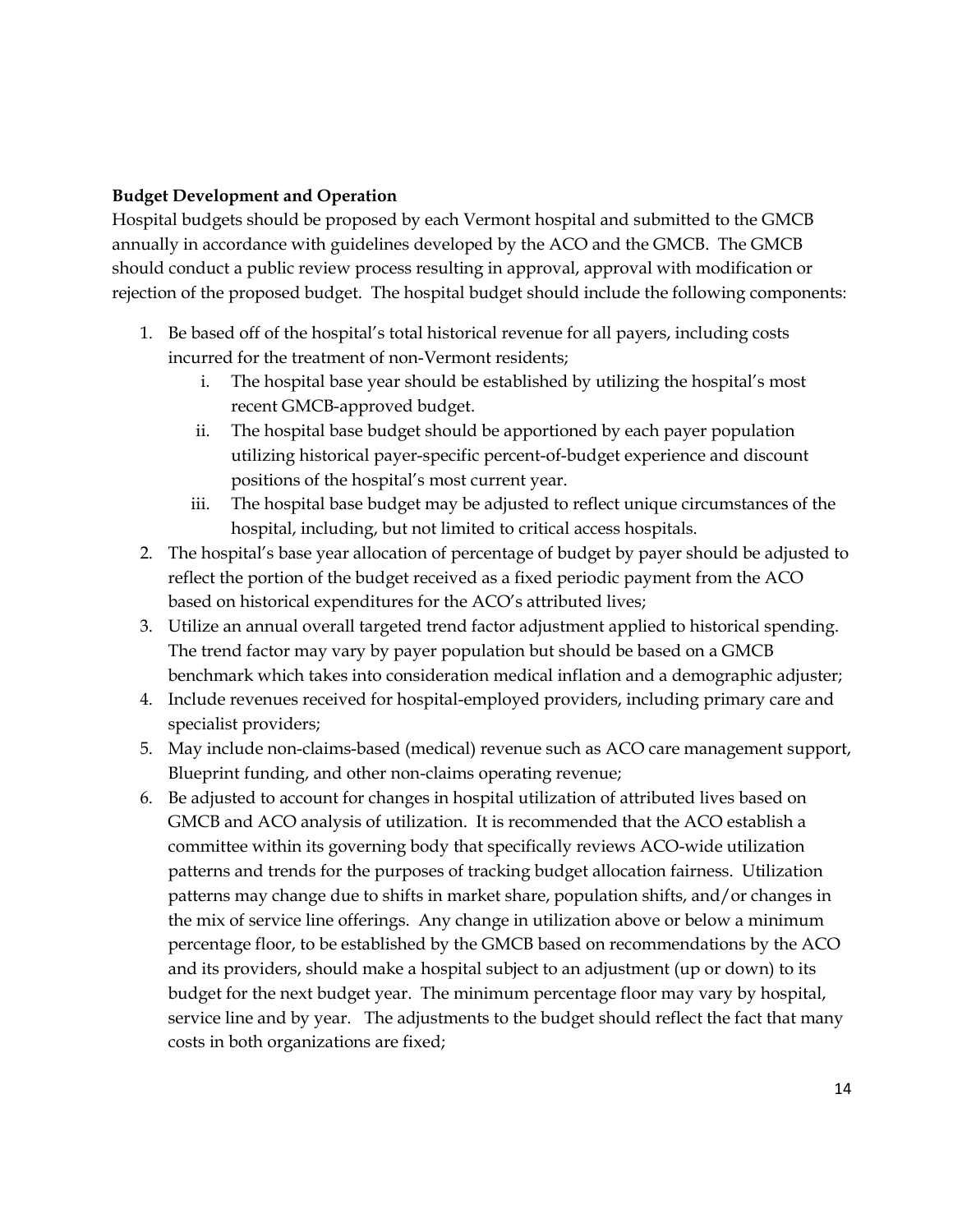- 7. Not be adjusted mid-year. However, the ACO should provide regular data analytics to the hospitals for the purposes of planning and early identification of potential utilization pattern shifts;
- 8. Not shift more than a percentage amount, to be determined by the ACO, during the first two years of the contract, to allow hospitals to have revenue stability and time to adjust;
- 9. Be subject to modification in subsequent years if payer mix substantially changes during the performance year. A payer or hospital may request the GMCB review and modify hospital budget payer allocations due to payer population changes;
- 10. Allow for payer-specific value-based reimbursement mechanisms that deviate from the prescribed payer-specific budget discount in support of alternative forms of reimbursement (e.g., bundled payments), and
- 11. Include accounting for a potential performance incentive; hospital performance incentive payments should include incentives at some mix of the regional level (i.e., potentially one or more HSAs) and the state level.
	- i. Incentive funding, if not funded as an added base factor (one-time Year 1 higher trend percentage) or an augmented trend factor (higher trend percentage for a defined period of time), should be funded through a lower "base revenue" trend factor for hospital budget annual increase.

### **Reimbursement Mechanisms**

The following two methods of payment to the hospitals are viable options for the ACO.

Double Channel Model: The ACO, or contracted payers, may pay hospitals on a capitated basis using the methodology established by the ACO for all ACO-attributed patients. The ACO should use the following methodology:

- 1. Calculate the base year dollar amount of care provided to the ACO-attributed population by each hospital and add the trend factor (same for all hospitals).
- 2. Divide that amount by 26 and pay as a single bi-weekly lump sum to each hospital out of ACO-collected "total cost of care" capitated funds received from payers/programs for attributed populations.
- 3. Claims should be submitted for patients in the ACO-attributed population, but should not result in remitting any individual payment, since care is in effect "pre-paid."
- 4. Bi-weekly payment should not change based on the number or nature of claims submitted, and should be adjusted annually only based on factors and rules above.
- 5. All other elements of Section 1 should apply and be incorporated into the actual reimbursement structure to the extent necessary (e.g., rate of increase, rebasing, incentive funding, etc.).
- 6. A methodology for incorporating patient cost sharing into the revenue calculation will need to be developed.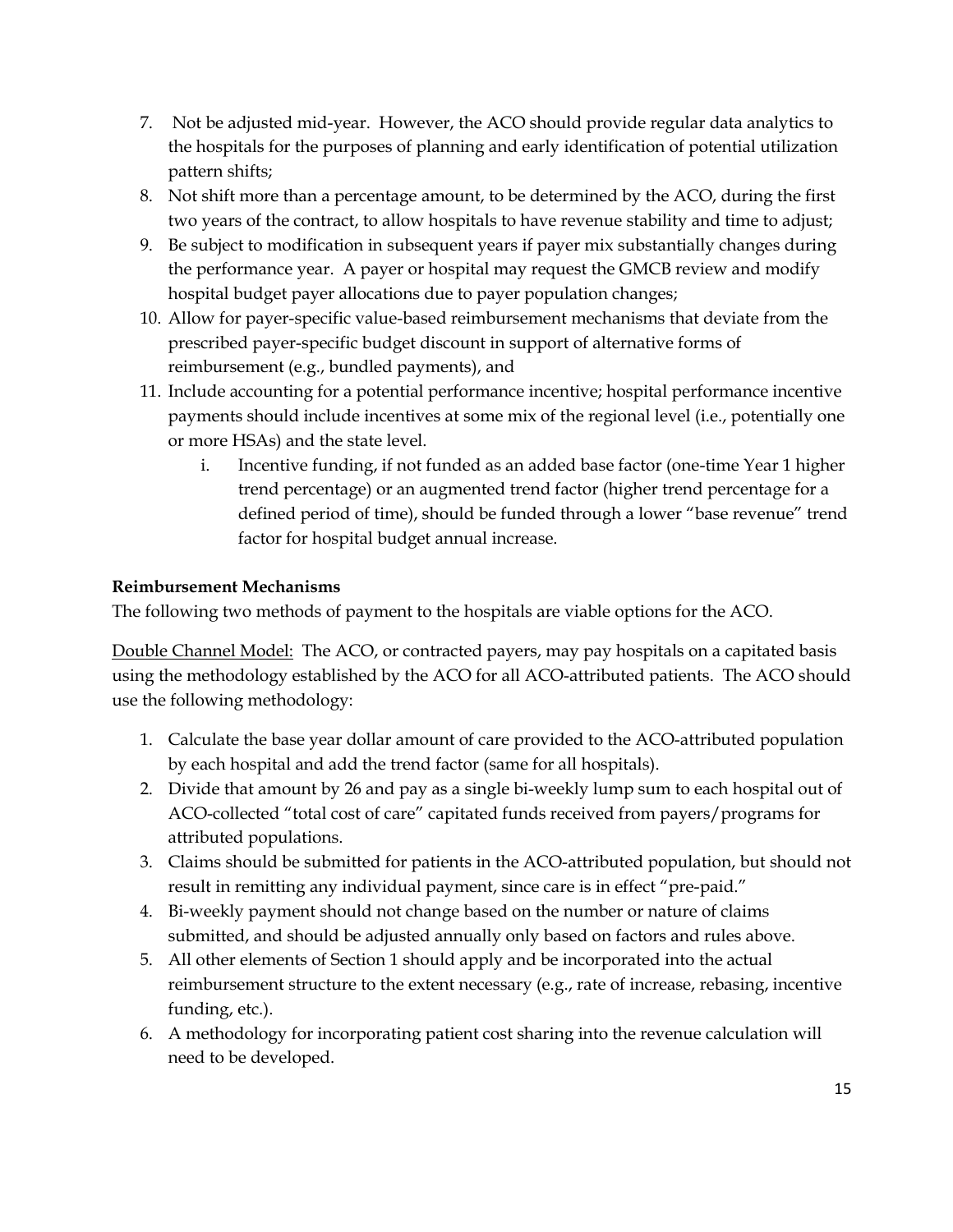For non-ACO-attributed patients the hospital should receive fee-for-service payments from the responsible payers. Adjustments to the rates employed for fee-for-service payments should be authorized by the GMCB on a quarterly basis, if necessary, to ensure that the budget is not exceeded for this portion of the population.

Targeted trend factors employed for hospital fixed revenue budgets may be adjusted in 2017 and 2018 based on an assessment of changes in hospital revenue from sources outside of the ACO. In 2019 and beyond, a charge adjustment or quarterly reconciliation should occur to adjust for changes in non-ACO-based hospital revenue.

Overall system incentives should favor ACO participation for both hospital and non-hospital providers. These providers should assume accountability for population performance and maximized ACO attribution. The total base revenue budget number should be divided into capitation for ACO attributed lives and adjusted fee-for-service payment for non-ACO-attributed lives, with the same trend rate calculation applied to each payment "channel" going forward. In this sense it would make little or no difference for the hospitals what the mix of the two models is to start and how it shifts over time. It needs to be determined whether including the ACO capitation payment model (in a two-channel construct) provides more benefit than "cost" (versus exclusive use of just the adjustable FFS model) on general incentives, administrative/financial simplicity, and true movement away from FFS.

The desired overall system incentive for ACO attribution would be easiest to achieve by providing for "above-the-line" funding (i.e., above current provider base payments) for the population performance incentive pool and ACO operational expense on a PMPM basis to the ACO. Therefore the more attributed lives, the bigger the pool of added available revenue to reward population outcomes, and the greater the chance that the full ACO expenses will be covered versus self-funding the ACO incentive pool under the ACO payment channel's revenue, and continuing to support payment for the ACO through dues or fees.

Single Channel Model: An alternative model for hospital reimbursement should also be considered by the ACO. This model is being called the "Single Channel Model." Under this model, hospital budgets would be based upon total historical revenue for all payers, including costs incurred for the treatment of Vermont and non-Vermont residents, and non-claims-based payments:

- Payments to the hospitals should be made by the individual payers based upon instructions from the ACO (upon approval by the GMCB). The aggregate of all payments should constitute the hospital's revenue budget for the performance year.
- The GMCB should review and approve hospital budgets on an annual basis under an enhanced budget review process.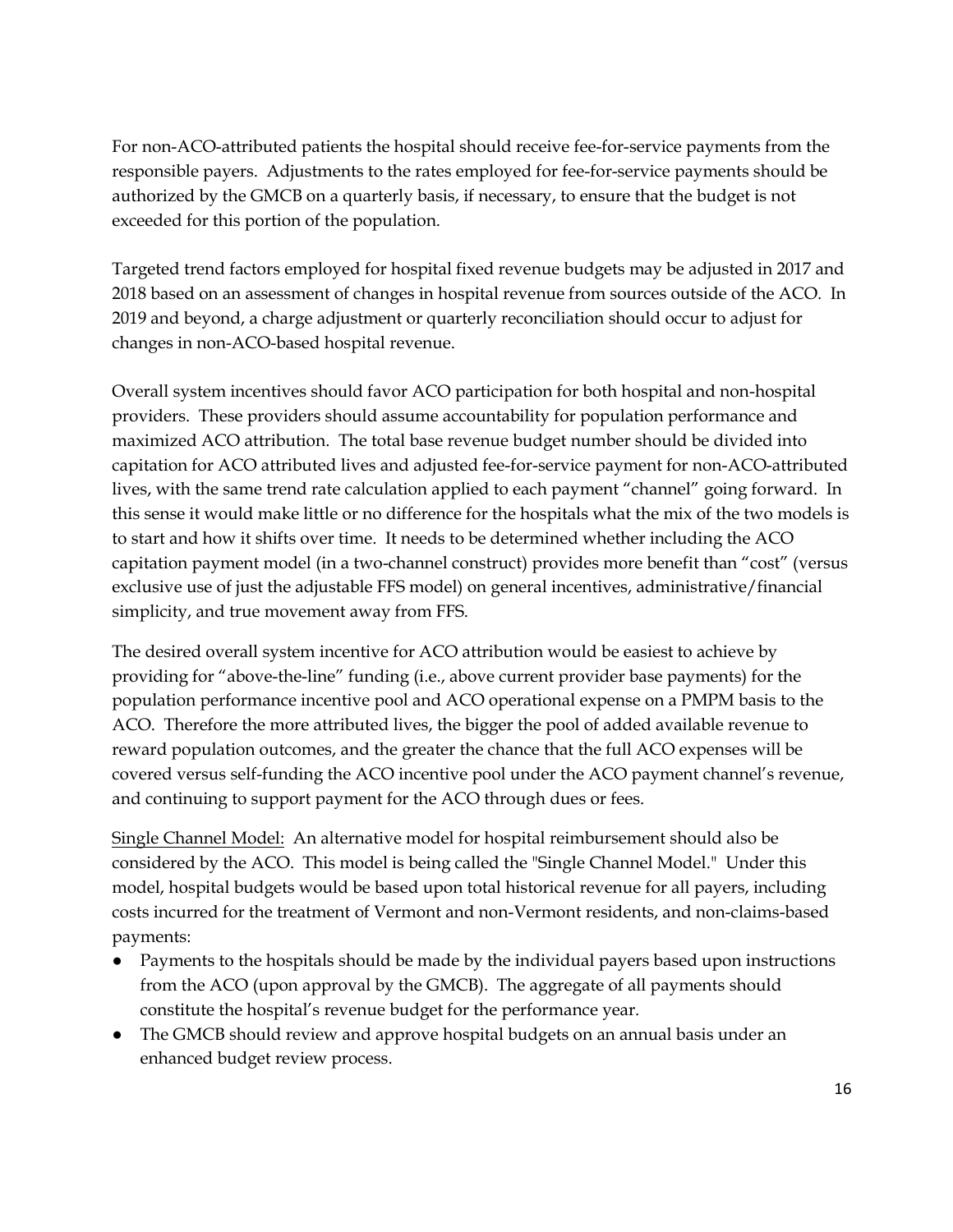● The ACO should be accountable for hospital costs incurred for patients attributed to the ACO.

Regardless of hospital payment method, hospitals should continue to submit claims for rendered services.

#### **Provider Payment Model: Hospital – for Hospitals Not Participating in the ACO**

Hospitals not participating in the ACO should be subject to an annual GMCB budget review process, differentiated from the review process for ACO-participating hospitals, with specific rules regarding net patient revenue, rate increases, and compliance set by the GMCB.

The GMCB should consider promulgating rules related to non-participating hospitals that would include the following: Non-Participating hospitals would:

1. Not be eligible for fixed revenue budgets.

2. Not be eligible for an additional increase in the NPR growth target available to participating hospitals

3. Be subject to performance incentives and penalties, established by the payers.

### **Provider Payment Model: Specialist - for Specialists Not Participating in the ACO**

Specialists not participating in the ACO may be subject to GMCB regulation of the percentage rate by which commercial insurers may annually increase payment rates to such providers. The Subcommittee further recommends that over time these growth rate limitations vary by provider and be applied in a manner that will compress the degree of rate variation in the state for commonly defined services.

## **IX. Performance Incentives**

The Subcommittee considered the following model for the distribution of provider incentive payments. A phased-in approach may be necessary based on available funding. These payments should be in addition to payment-reformed base revenue models that are appropriate, adequate, and equitable for providers.

#### **Targeted Incentive Eligibility (For illustrative purposes only)**

The percentages below are placeholders, do not reflect final consensus and may require a phased implementation.

- Hospitals Target eligibility in range of 2% to 4% incentive payment (as a percentage of their base revenue).
- Physician Practices Target eligibility to 5% to 10% incentive payment (as a percentage of their base revenue).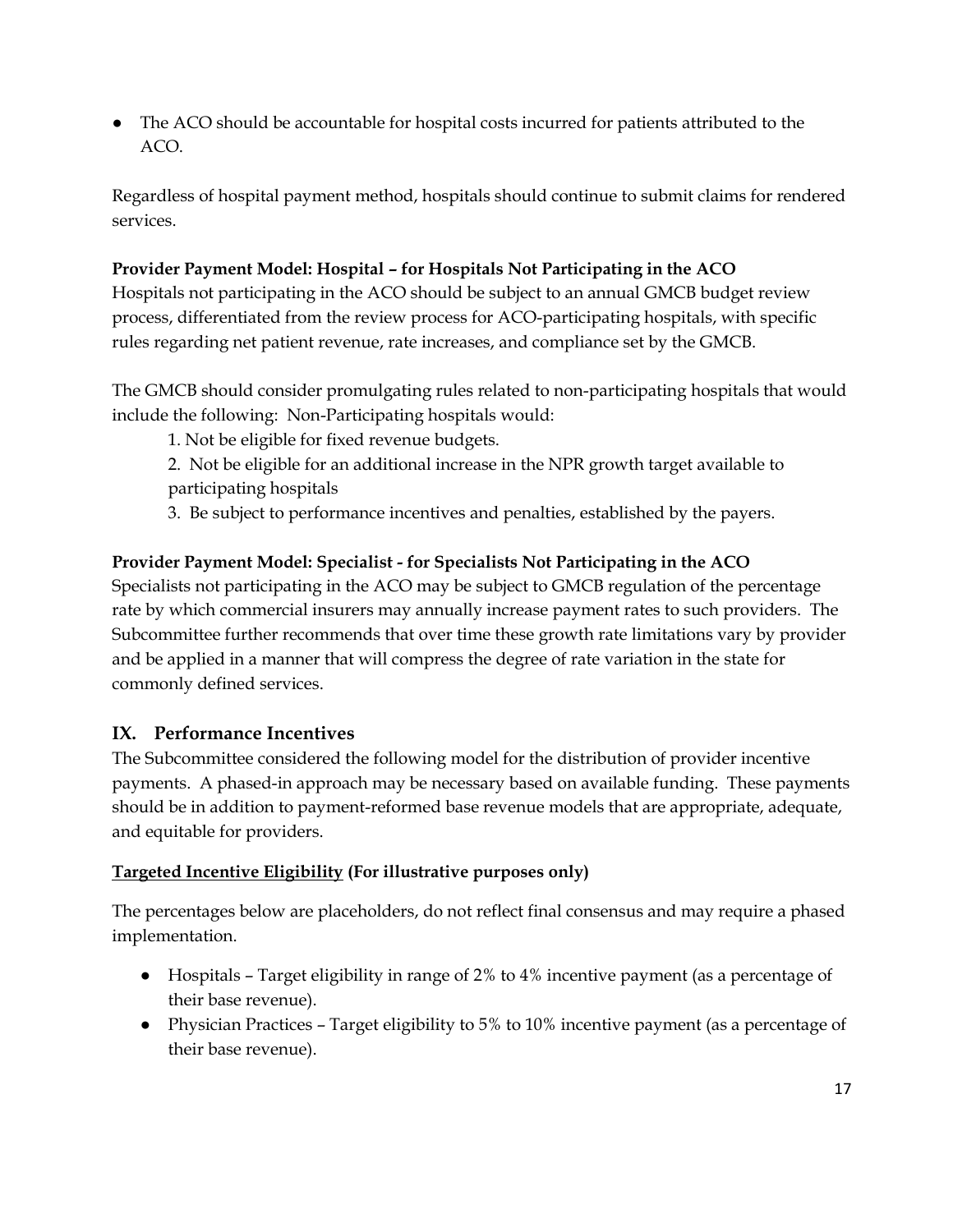• Other Provider Types – Target eligibility to 5% to 10% incentive payment (as a percentage of their base revenue).

NOTE: This should be a single number maximum eligibility, which must be earned (i.e., the ranges are relevant for discussion of a single number and do not mean a minimum payout).

## **Scoring and Distribution**

Distribution of the statewide incentive pool, once funded, should be allocated as follows, with the calculation of eligibility for incentive payment distribution weighted most heavily towards provider-specific performance:

- $x\%$  Statewide utilization/quality score
	- o Single unified, state-wide population score calculated as 50%-50% average of scores on a TCOC/utilization/RUI metric <and> a multi-measure populationlevel quality report card
- $\bullet$  y% HSA<sup>3</sup> utilization/quality score
	- o HSA-level population performance on the same quality report card
- z% Provider-specific score on utilization/quality <and/or> accreditation or other demonstrable criteria
	- o Measures and scoring should be provider-type specific to incent performance that the specific type of provider can directly impact
		- This element may require bundling of like-type providers as necessary to achieve statistical significance (e.g., could be HSA, or "pods" within an HSA).
	- o This provider-specific component of the incentive pool may also include incentive payment for maintaining accreditation or recognition (e.g., NCQA PCMH), other demonstrable process or technical capabilities, and/or compliance with the local community collaborative or statewide clinical model priorities.

Some measures may be applied solely at the regional and/or state level due to measure-specific concerns about adequate denominator size at the provider level.

## **X. Payer Risk Model and Administration**

 $\overline{a}$ 

The Subcommittee agrees that the ACO should assume at least 80% risk within a risk corridor of +/-15% for the delivery of non-pharmacy covered services linked to population-based targets for total cost of care for attributed lives. The Subcommittee is undecided as to whether the ACO should assume full risk during the five-year period for one or more lines of business.

<sup>&</sup>lt;sup>3</sup> The Subcommittee agreed to use the HSA definitions employed by the community collaboratives.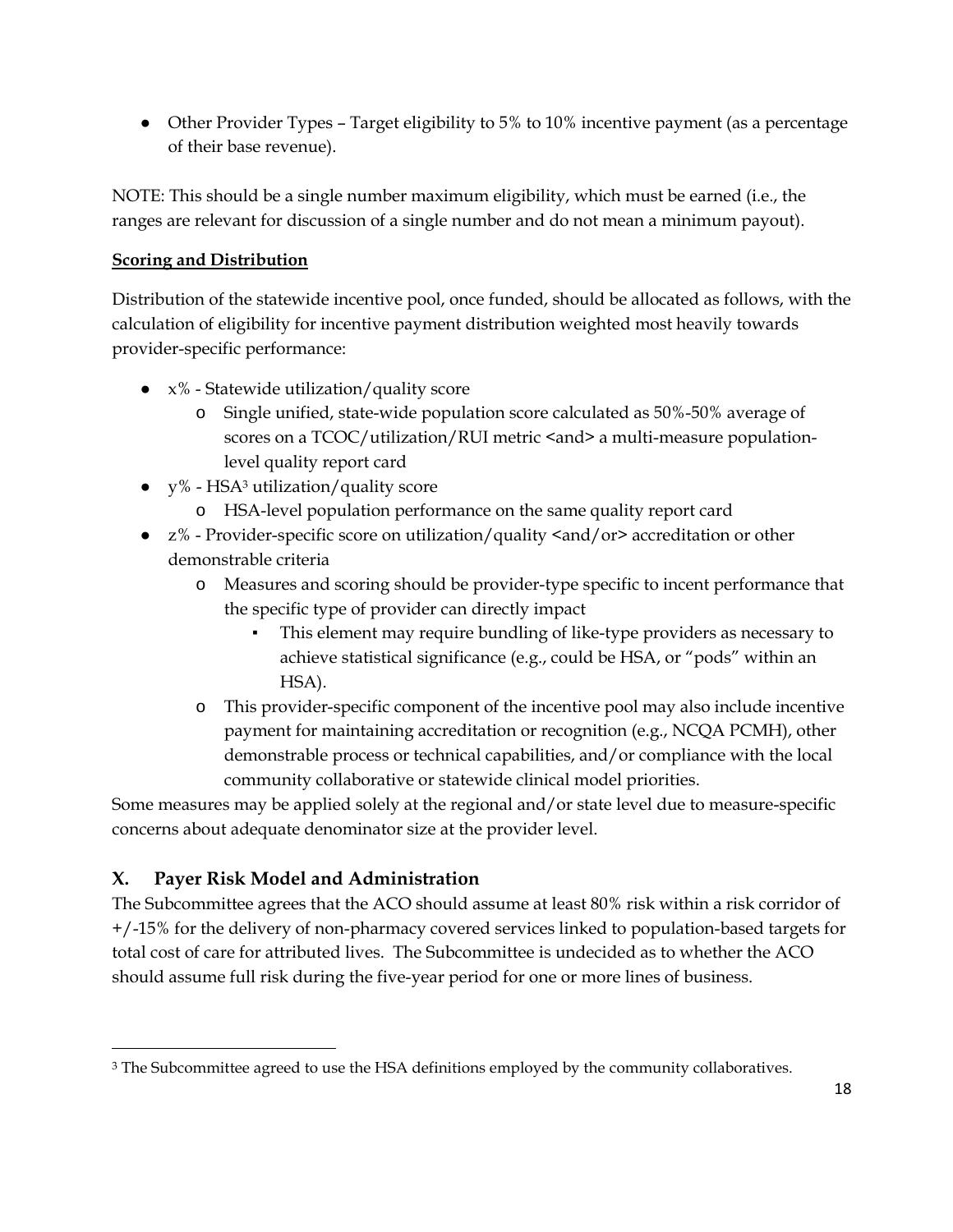Claims for high-cost outliers should be truncated at or above \$125,000 per individual per year and may vary by line of business, using a to-be-defined methodology that is applied to the expected attributed populations and defined in terms of a percentile of total medical spend (e.g., 99%).

Pharmacy risk assumption may be implemented for commercial and Medicaid lines of business, and for Medicare if approved by CMS, in the following manner:

- 1. During 2017 the ACO and contracted payers should investigate options and plan for a four-year phased assumption of risk (2018-2021).
- 2. The ACO may assume pharmacy risk relative to population-based targets for attributed lives that is not to exceed 50%.
- 3. The ACO may be afforded appropriate protection for newly introduced high cost drugs and drugs that experience exorbitant price increases in the course of a contract year.

ACO payment should be value-based, meaning that a portion of the ACO's per capita spending target should be at risk based on performance relative to a set of to-be-defined multi-payer aligned quality and potentially other performance measures comprising a "scorecard." The scorecard should reflect a consistent measure set developed by the ACO in collaboration with state, payer and consumer partners and approved by the GMCB. The ACO's per capita spending target may be discounted (reduced) if it fails to perform well relative to the pre-defined performance measures in the scorecard.

As described in Sections VI-IX of this document, ACO risk may be distributed to providers through fixed revenue budgets for hospitals, and through capitation payments to some primary care providers.

Provider performance incentives should be financed through payer payments and allocated based upon ACO-defined, GMCB-approved incentive payment policy. The Subcommittee did not resolve how the ACO should handle, or be instructed to handle, treatment of unearned provider incentive payments.

Initially, participating payers should either:

- 1. make capitation payments to the ACO based on an agreed upon schedule, or
- 2. make payments to ACO participating providers under the capitated target on behalf of ACO attributed lives using payment rates and methodologies specified by the ACO, in consultation with payers, and approved by the GMCB.

## **XI. Addendum**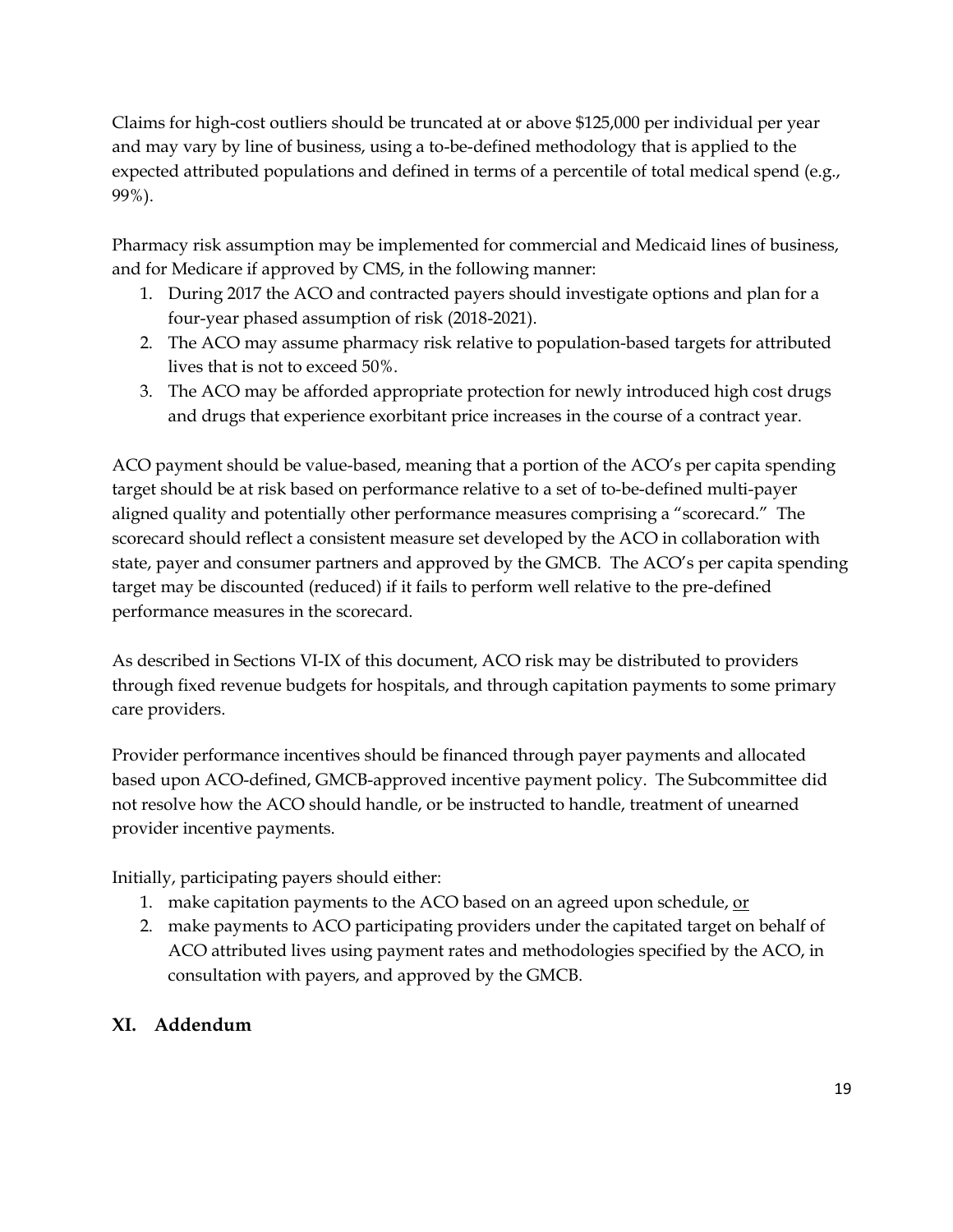Subsequent to the final Payment Subcommittee meeting to develop this Framework, two Subcommittee participants submitted language suggested for Framework inclusion. Because this language was not considered by the Payment Subcommittee, it has been appended to this document as Attachment D.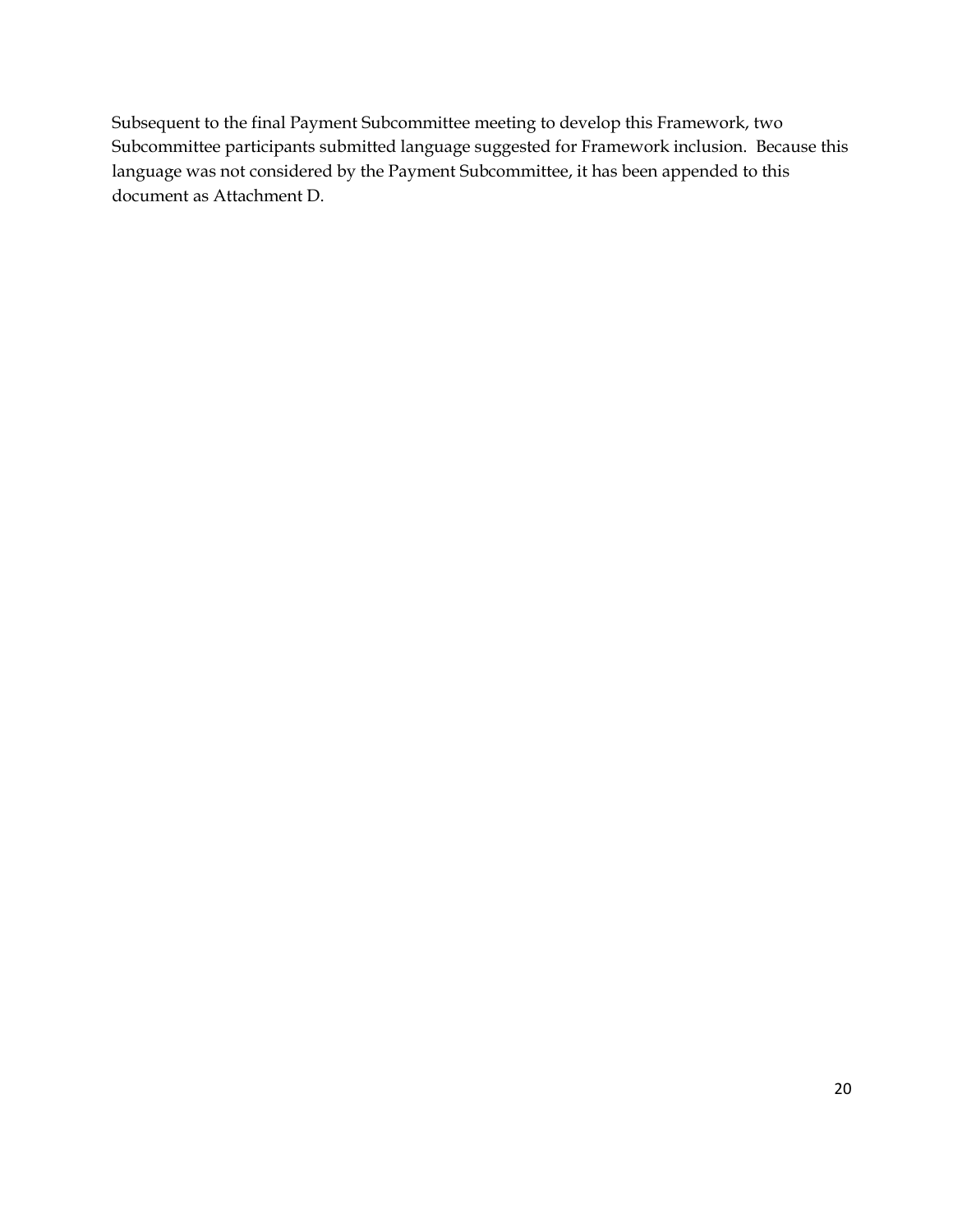# Attachment A ACO Payment Subcommittee Participants

The following individuals participating to varying degrees in the Payment Subcommittee process between February and December 2015. While the Framework represents the general consensus of the Subcommittee participants, this acknowledgement of their participation does not indicate their individual or organizational endorsement of all of the elements of this document.

Carmone Austin, UVM Health Network Ena Backus, GMCB Kristie Bailey, MVP Health Care Michael Bailit, Bailit Health Purchasing Abe Berman, OneCare Vermont Dominick Bizzarro, MVP Health Care Rob Buchanan, Health Management Associates Megan Burns, Bailit Health Purchasing Gisele Carbonneau, Health*first* Ron Cioffi*,* VNAs of Vermont Alicia Cooper, DVHA Amy Cooper, Health*first* Tom Boyd, DVHA Tom Dehner, Health Management Associates Mike Del Trecco, VAHHS Patrick Flood, Northern Counties Health Care Michealle Gady, Health Management Associates Joyce Gallimore, CHAC Bea Grause, VAHHS Susan Gretkowski, MVP Health Care Lynn Guillette, Dartmouth-Hitchcock Health Joe Haddock, Health*first* Paul Harrington, Vermont Medical Society Tom Huebner, Rutland Regional Medical Center Craig Jones, DVHA Pat Jones, GMCB Todd Keating, UVM Health Network Kevin Kelley, Community Health Services of Lamoille Valley Trinka Kerr, Office of the Health Care Advocate Kelly Lange, BCBSVT Bill Little, MVP Health Care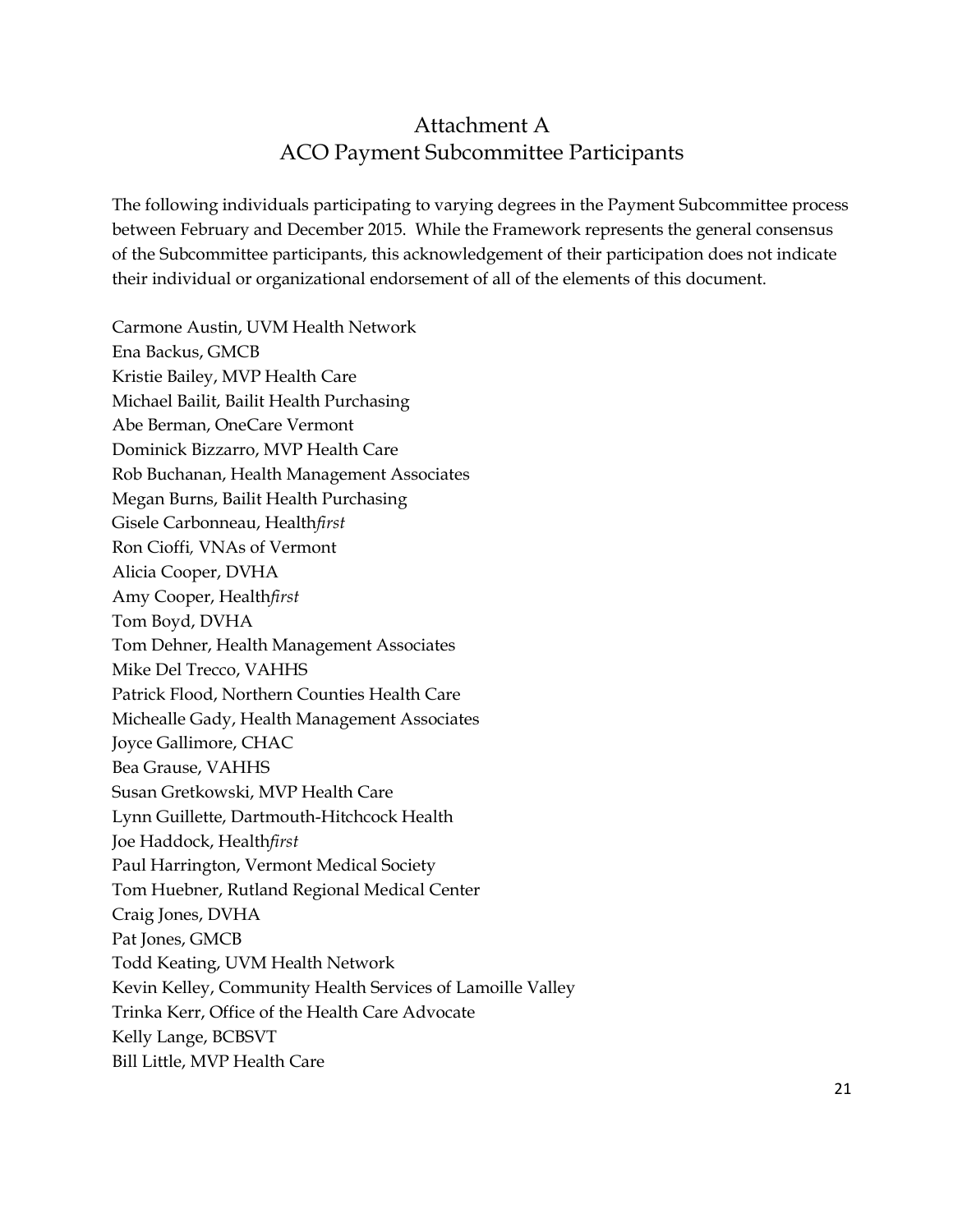Andy Majka, Springfield Medical Care System Todd Moore, OneCare Vermont Mark Podrazik, Burns and Associates Paul Reiss, Health*first* Lila Richardson, Office of the Health Care Advocate Greg Robinson, OneCare Vermont Simone Rueschemeyer, Vermont Care Partners Jenney Samuelson, DVHA Julia Shaw, Office of the Health Care Advocate Richard Slusky, GMCB Beth Wennar, OneCare Vermont Spenser Weppler, GMCB Sharon Winn, Bi-State Primary Care Association Cecilia Wu, DVHA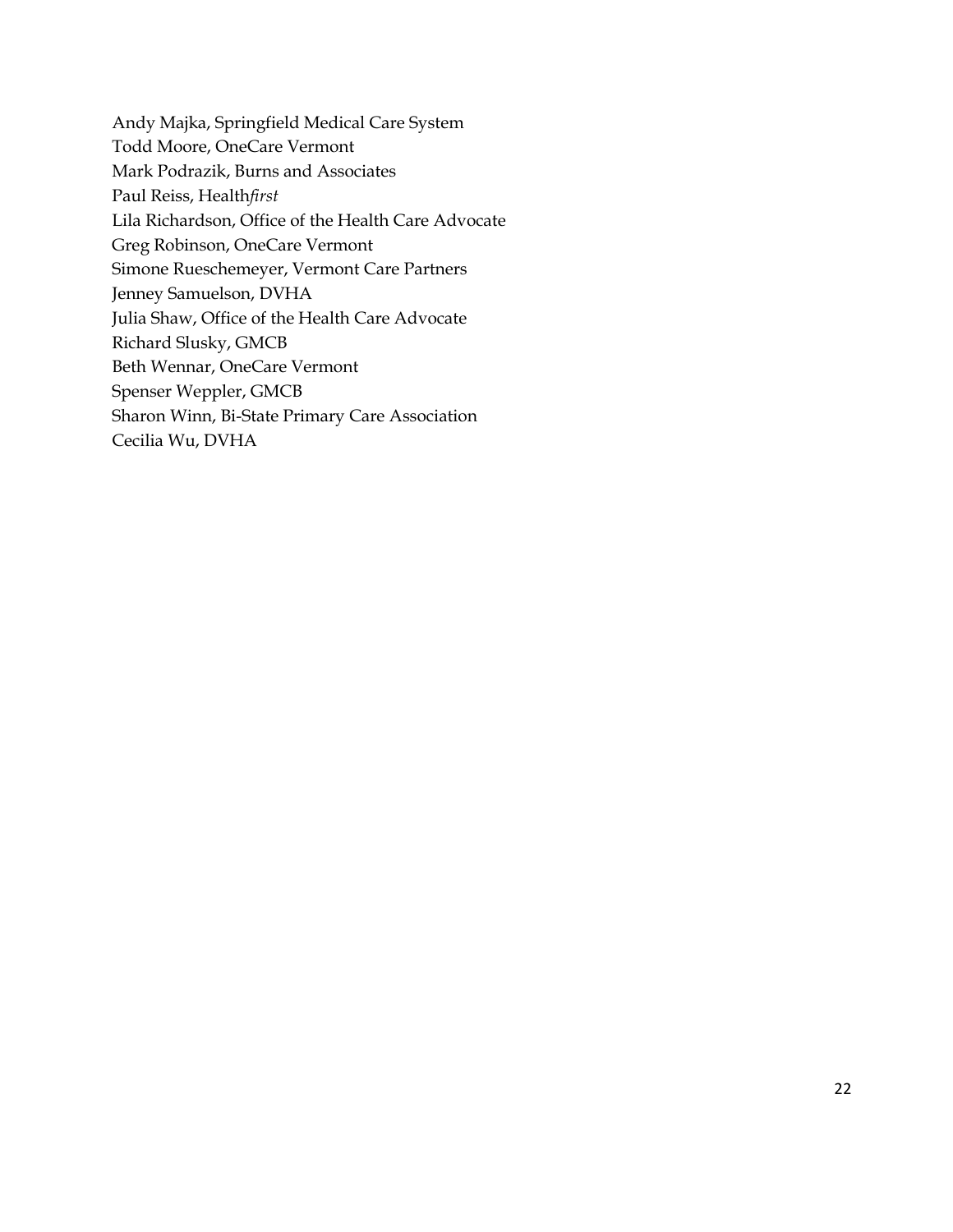# Attachment B ACO Governance Body Composition

| <b>Board Position</b>                 | # Seats        | Eligibility                                                                                                                                                                                                                   | <b>Initial Nomination Process</b>                                                                                                                             |
|---------------------------------------|----------------|-------------------------------------------------------------------------------------------------------------------------------------------------------------------------------------------------------------------------------|---------------------------------------------------------------------------------------------------------------------------------------------------------------|
| Community Hospital                    | $\mathbf{1}$   | PPS hospital that is not part of Dartmouth-<br>Hitchcock Health's network or the UVM<br><b>Health Network</b>                                                                                                                 | • Community hospitals to make final decision<br>Community hospitals can self-nominate or<br>be nominated by VAHHS                                             |
| <b>Critical Access Hospital</b>       | $\mathbf{1}$   | • CAH unaffiliated with a teaching<br>hospital<br>FQHC-owned hospitals are not eligible                                                                                                                                       | • CAHs to make final decision<br>• CAHs can self-nominate or be nominated by<br><b>VAHHS</b>                                                                  |
| Home Health                           | $\mathbf{1}$   | A home health agency not owned by<br>another network provider                                                                                                                                                                 | • Home health agencies each receive one vote<br>to make the final decision<br>• The ACO nominating committee will solicit<br>nominations and prepare a ballot |
| Mental Health / Substance<br>Use Care | $\mathbf{1}$   | Must be a Designated Agency<br>representative                                                                                                                                                                                 | • DAs select the nominee (should consider the<br>interests of private mental health providers)<br>• Vermont Care Partners asked to facilitate the<br>process  |
| Primary Care: FQHC                    | $\overline{2}$ | Could be a physician or non-physician                                                                                                                                                                                         | FQHCs collaborate with Bi-state and CHAC to<br>select the two nominees                                                                                        |
| Primary Care: Independent<br>Practice | $\overline{2}$ | Preference to be a provider (e.g.,<br>$\bullet$<br>MD/DO, NP, PA)<br>Representative cannot be from another<br>organization represented on the Board<br>Representatives cannot come from the<br>$\bullet$<br>same organization | Healthfirst delegated to define the nomination<br>process; nominee not limited to Healthfirst<br>clinicians                                                   |
| <b>Skilled Nursing Facility</b>       | $\mathbf{1}$   | SNF cannot be owned by another provider<br>organization                                                                                                                                                                       | VHCA selects the nominee                                                                                                                                      |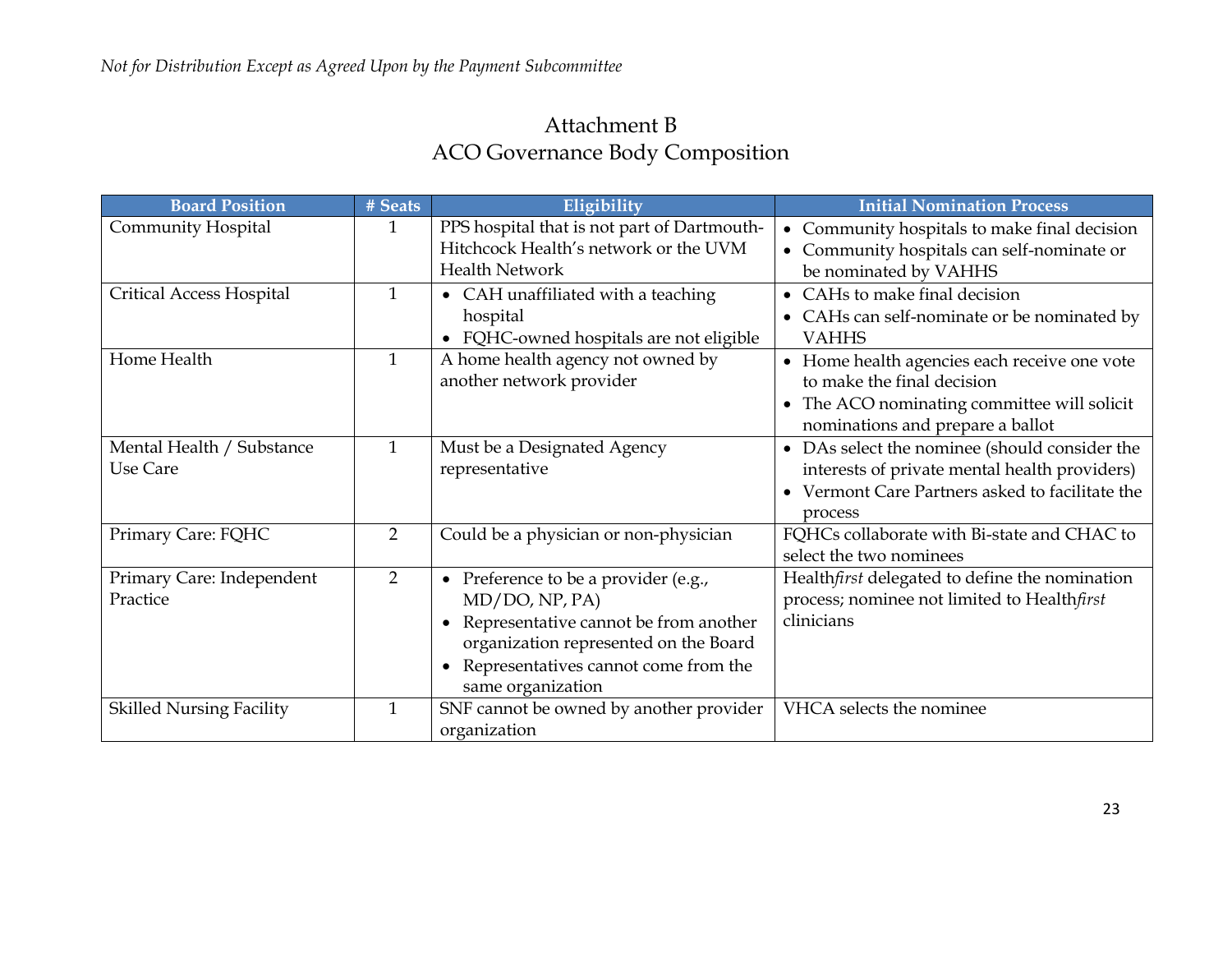| <b>Board Position</b>                             | # Seats        | Eligibility                                                                                                                                                                                                                                                 | <b>Initial Nomination Process</b>                                                                                                                                                                                                                                   |
|---------------------------------------------------|----------------|-------------------------------------------------------------------------------------------------------------------------------------------------------------------------------------------------------------------------------------------------------------|---------------------------------------------------------------------------------------------------------------------------------------------------------------------------------------------------------------------------------------------------------------------|
| Specialist Care: Independent -                    | 1              | Preference to be an independent practice                                                                                                                                                                                                                    | Healthfirst delegated to define the nomination                                                                                                                                                                                                                      |
| physician or other                                |                | physician for the first term                                                                                                                                                                                                                                | process; nominee not limited to Healthfirst<br>clinicians                                                                                                                                                                                                           |
| <b>Tertiary Hospital Referral</b><br>Center       | $\overline{2}$ | Dartmouth-Hitchcock Health and UVM<br>Health Network are eligible                                                                                                                                                                                           | D-H Health and UVMMC select the nominees                                                                                                                                                                                                                            |
| Social Services Provider                          | 1              | Not defined                                                                                                                                                                                                                                                 | The ACO nominating committee defines the<br>process and selects the nominee based on pre-<br>determined criteria                                                                                                                                                    |
| <b>Faculty Practice Physicians</b>                | $\overline{2}$ | Representatives from Dartmouth-<br>$\bullet$<br>Hitchcock Health and UVM Health<br>Network faculty practices<br>Clinically practicing physicians<br>$\bullet$<br>without hospital or health system<br>management role (can be physician<br>service leaders) | • Nominated by the deans of the faculty<br>practices<br>• Physicians with a senior practice role and<br>not involved in an administration role in the<br>practice                                                                                                   |
| <b>Non-Health Care Business</b><br>Representative | $\mathbf{1}$   | Representative from the business<br>community                                                                                                                                                                                                               | The ACO nominating committee will solicit<br>nominations from the Vermont Business<br>Roundtable, Chamber of Commerce and any<br>other business organizations identified by the<br>board. The nominating committee makes the<br>selection from the list of nominees |
| Consumer                                          | 3              | Medicare, Medicaid and commercial<br>consumer representatives                                                                                                                                                                                               | • The ACO nominating committee solicits<br>names from consumer organizations and<br>then makes a selection, taking patient<br>experience into consideration.<br>• Employees of ACO-participating providers<br>excluded from consideration.                          |
| At-large Member                                   | $\overline{2}$ | To be left vacant initially, and filled in the<br>future at the discretion of the board.                                                                                                                                                                    | Not applicable                                                                                                                                                                                                                                                      |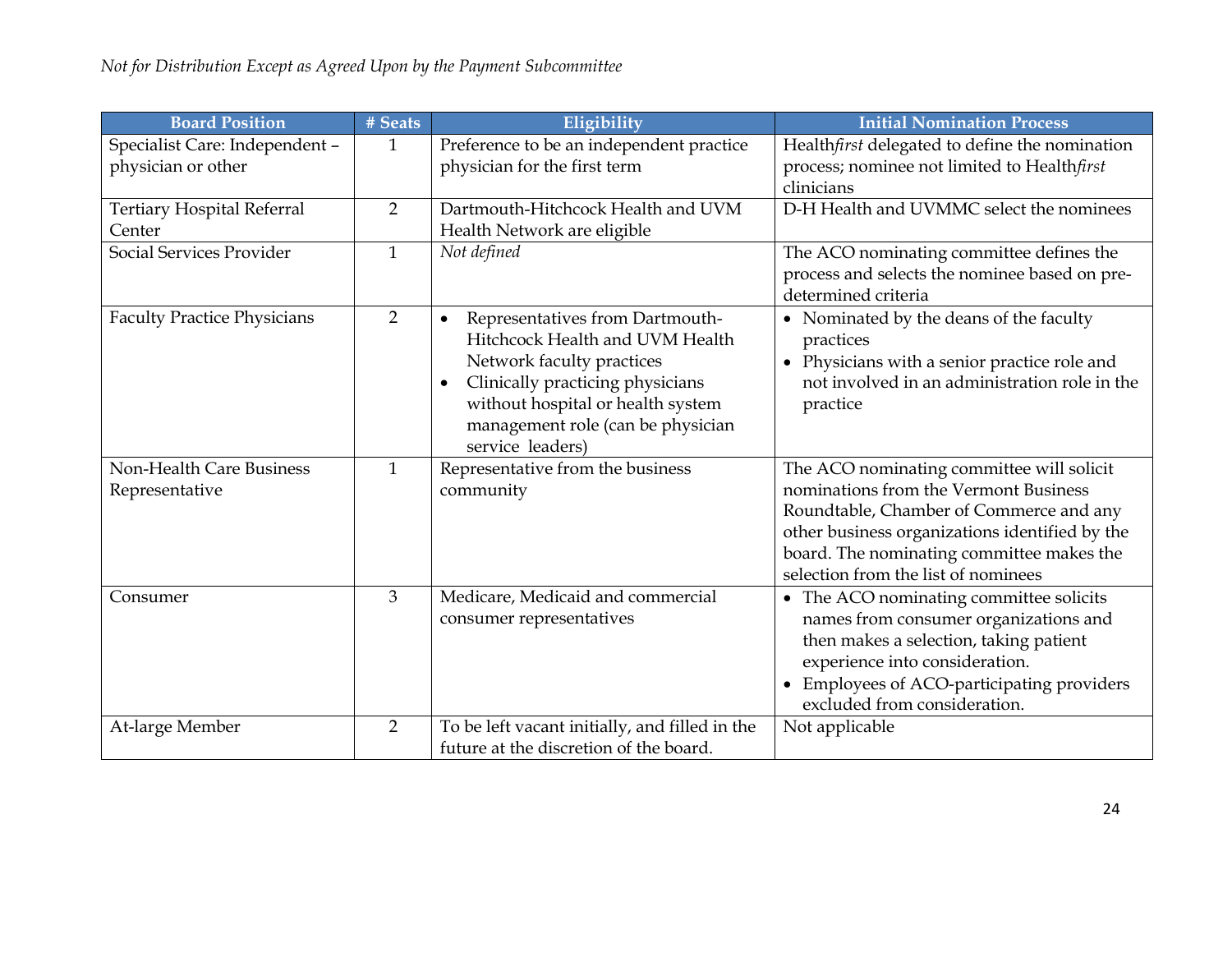A two-thirds majority of the ACO's nominating committee should be required to fill a board seat.

### **Voting**

In order to ensure that major policy decisions have the support of key ACO participating provider interests, the following governance body voting rules should apply:

- A two-thirds super-majority should be required for major policy-setting votes, including budgets, service network configuration, provider payment policies and internal quality performance measurement and accountability policies, and any other topics agreed upon by the governance body.
- An FQHC representative, an independent primary care practice representative, a non-tertiary hospital representative, and both tertiary hospital representatives must support the two-thirds majority in all super-majority votes.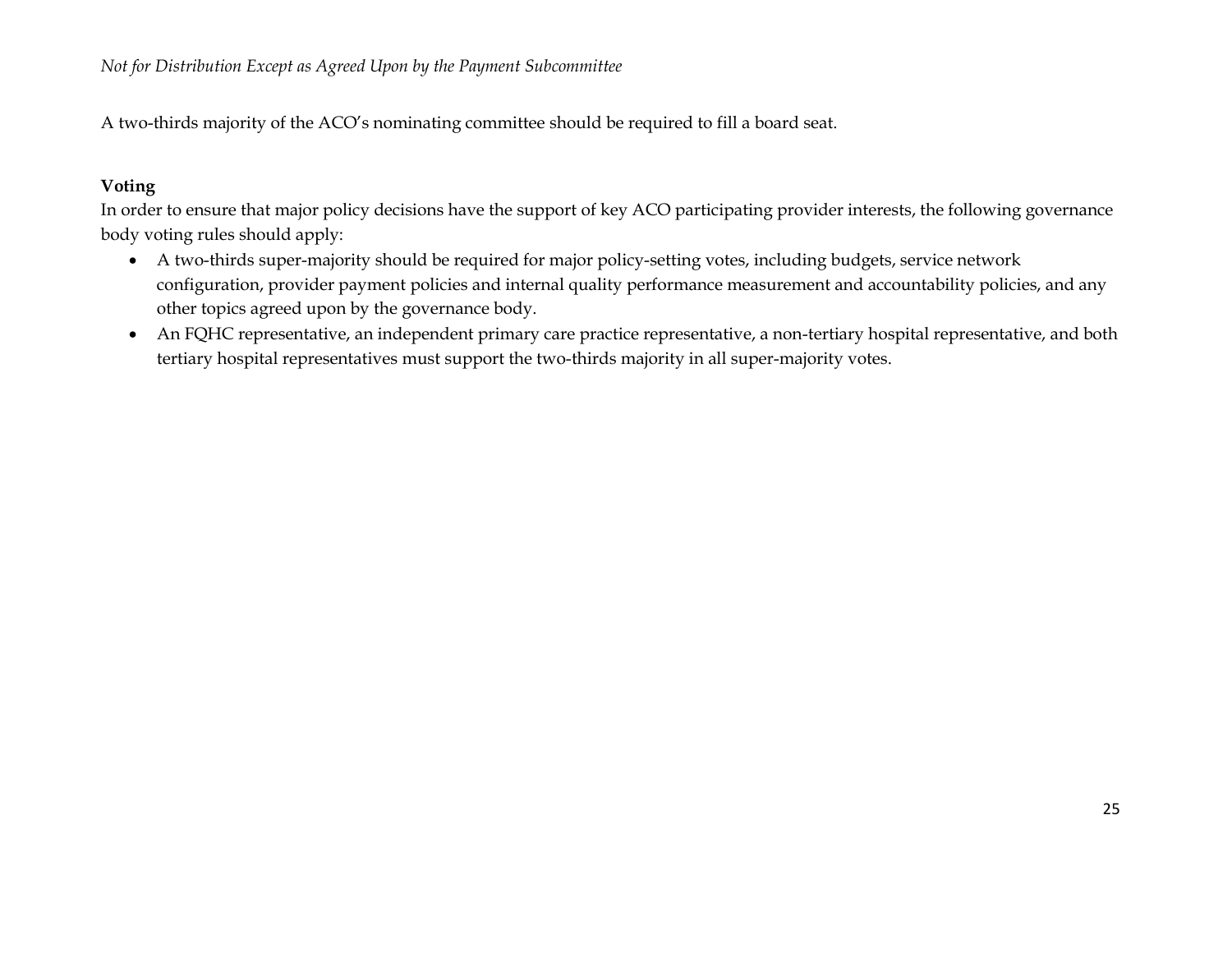# Attachment C Capitated Services

The following CPT codes represent the services to be included under the ACO's primary care capitation arrangements:

90460, 90461, 90471, 90472, 90473, 90474, 99201, 99202, 99203, 99204, 99205, 99211, 99212, 99213, 99214, 99215, 99354, 99355, 99381, 99382, 99383, 99384, 99385, 99386, 99387, 99391, 99392, 99393, 99394, 99395, 99396, 99397, 99401, 99402, 99403, 99404, 99406, 99407, 99408, 99409, 99411, 99412, 99420, 99429, 99495, 99496, G0008, G0009, G0402, G0438, G0439, G0463 ( to be utilized only for Medicare population capitation with hospital-owned practices), T1015 (to be utilized only for FQHC capitation by non-commercial payers)

These services represent approximately 87% of historical payments to primary care providers across payer type (i.e., commercial, Medicaid, Medicare).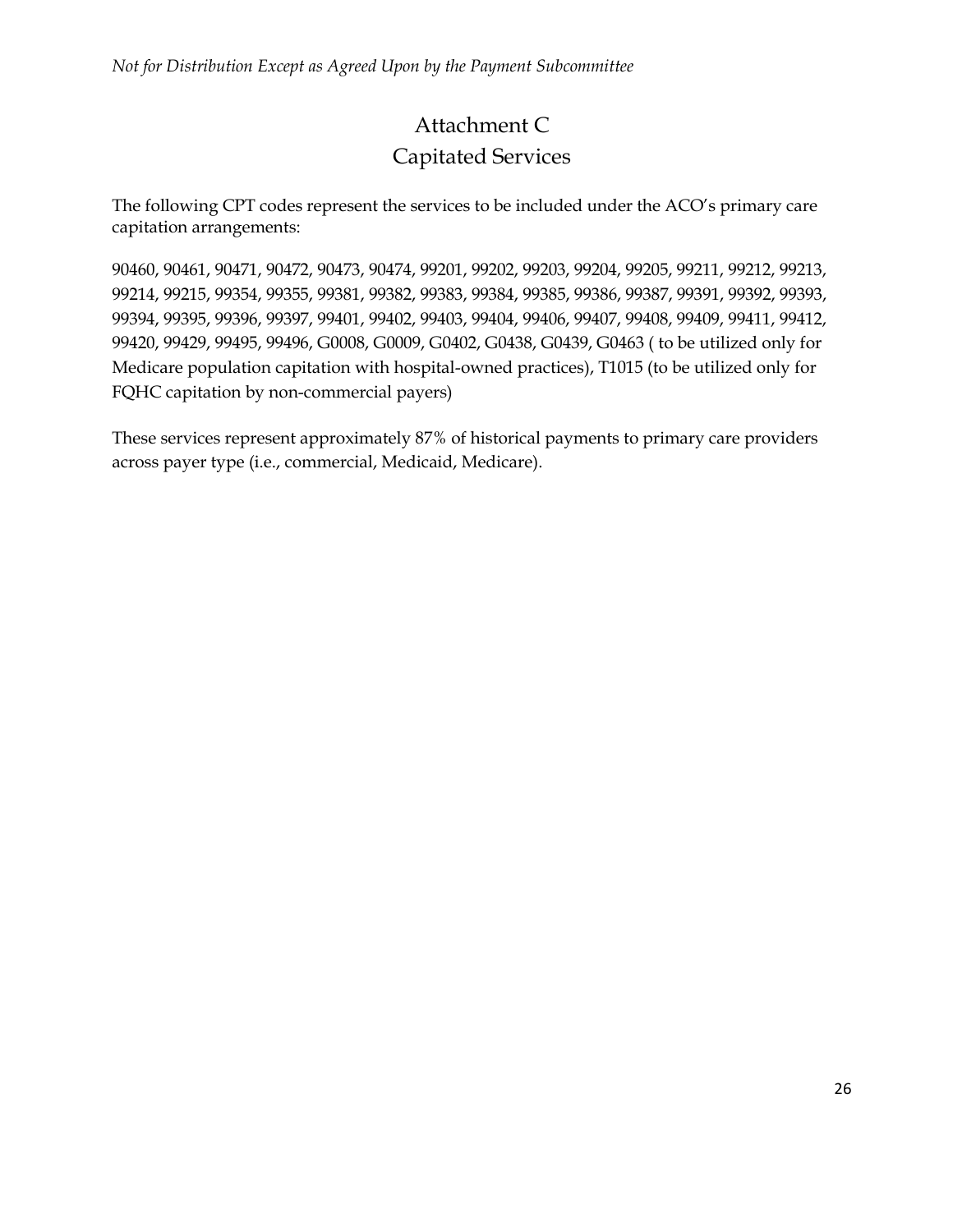# Attachment D

# Proposed Language Suggested Subsequent to the ACO Payment Subcommittee's Final Meeting to Develop the All-Payer Model Framework

## **Language for Framework Insertion Suggested by Vermont Care Partners**

The ACO network recognizes the value of Designated and Specialized Service Agencies (DA/SSA) providing mental health, substance use disorder and developmental disability services in integrated community based care that results in controlled health care costs and improved population based outcomes. The social determinants of health address behaviors, as well as socioeconomic factors that have an important impact on health and well-being which can prevent or improve the outcomes of most chronic medical conditions.

As essential community based agencies, the DA/SSA provide a broad variety of services impacting health including: substance use disorder services such as prevention and education programs in the schools, outpatient counseling, intensive outpatient programs, and family and group counseling services; emergency services that are available 24 hours a day, seven days a week in every community in Vermont. These services are intensive and time-limited, focused on resolving or stabilizing adults, families and children who are in acute mental health crisis; children's mental health services including therapeutic, case management, residential and respite care services to children and adolescents with mental health conditions and their families. These services are part of a larger system of care designed to offer support and safe community environments that foster growth, development, health and mental health and positive relationships; adult mental health services including a range of prevention and intervention services, such as counseling, to help individuals, families and groups cope during times of stress and crisis, as well as to address emotional and behavioral difficulties; community-based supports for children and adults with developmental disabilities, such as intellectual disabilities or pervasive developmental disorders which occur before age 18. Services include residential, vocational, case management, service coordination, respite and flexible family supports; and an array of therapeutic, day, and residential services to adults with severe and persistent mental illness and their families. These services promote community living and minimize the need for inpatient and custodial care.

The State of Vermont has committed to move forward with the development of payment and delivery system reforms for these agencies during the 3rd year of the SIM demonstration and in preparation for participation in the All-Payer Model waiver.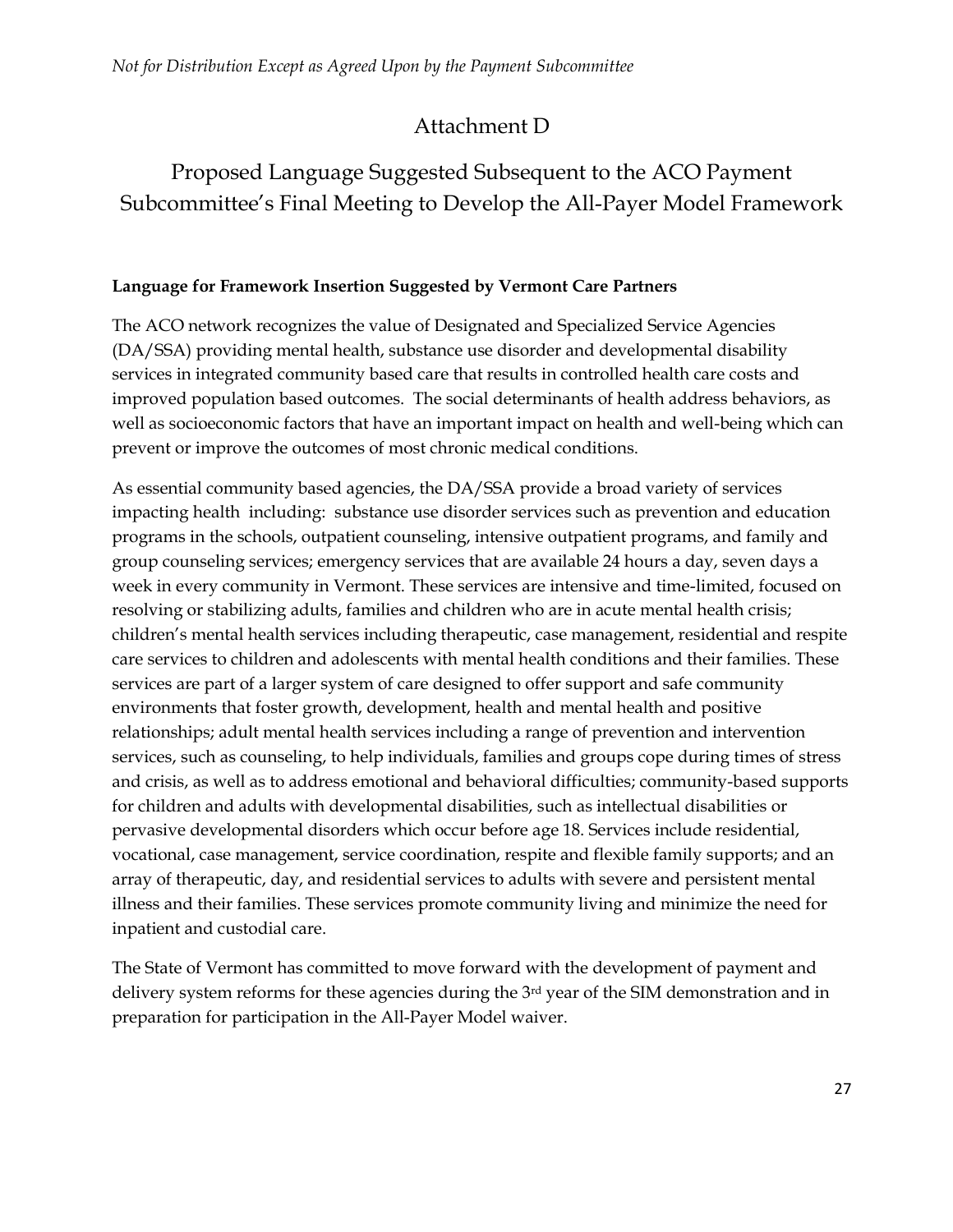The State of Vermont and Vermont Care Partners will design a value based payment methodology for designated and specialized services agencies providing mental health, developmental disability and/or substance use disorder services and will invest in provider readiness for this change. The new payment methodology will align with the all-payer model arrangement and pathways for inclusion in the APM and in the ACO network will be designed within the first year of APM implementation.

#### **Language for Framework Insertion Suggested by VNAs of Vermont**

The Subcommittee recognizes the value of home health in achieving the triple aim of health reform, - improve quality, improve patient experience and reduce costs. The Subcommittee acknowledges that Home Care is a full service community-based operation with its existing skilled multi-discipline staff managing highly complex patients with multiple chronic conditions in the patient's home; utilizing a case management model to assess and coordinate an individualized plan of care; using existing relationships with community partners to connect its patients with necessary services and supports, utilization of telehealth equipment to maintain consistent contact with patients, and a stable infrastructure that can support all administrative functions. Partnering with home health services is essential for reducing hospitalizations and rehospitalizations, providing medication management, early symptom recognition and management, chronic disease management, minimizing risk of falls, patient education re: disease self-care, reducing Emergency Department use, supporting patients and families in end of life care and overall care coordination – all while patients remain in a lower cost setting, their own home.

Home Health goes beyond skilled staff and is also a primary provider of long-term care services in Vermont's Choices for Care Program.

The Subcommittee recognizes that Home Health offers a variety of services which will require different payment methodologies. The following is our recommendation:

- Acute skilled care (including Palliative Care) Prospective Payment System consistent with current Medicare methodology
- Hospice tiered daily rates based on level of care consistent with current Medicare methodology
- Long-term Care Choices for Care bundled payment rate based on levels of care such as Moderate, High or Highest Needs
- Case Management per member per month rate based on the level of care and case coordination needed.